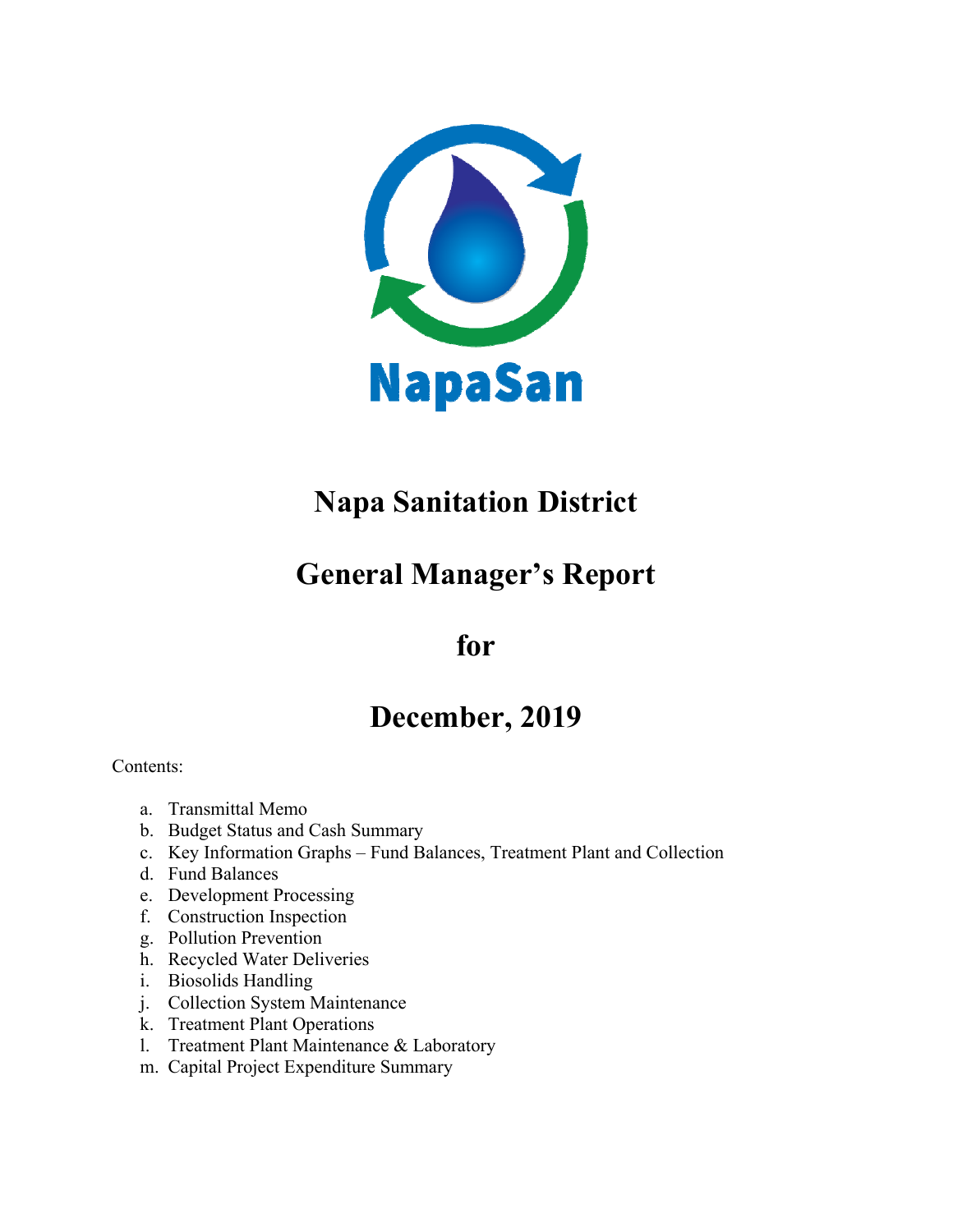## **NAPA SANITATION DISTRICT General Manager's Report**



| <b>DATE:</b> | February 5, 2020 |  |  |
|--------------|------------------|--|--|
|--------------|------------------|--|--|

**FROM:** Timothy B. Healy, General Manager

**SUBJECT:** General Manager's Report for December 2019

## **REGULATORY COMPLIANCE:**

| <b>Collection System Compliance:</b> | 0 Category 1 SSO's, 0 Category 2 SSO's, and 4 |
|--------------------------------------|-----------------------------------------------|
|                                      | Category 3 SSO's                              |
| NPDES Permit (WWTP) Compliance:      | Full compliance with all regulations          |
| Air Quality Compliance:              | Full compliance with all regulations          |
| <b>Recycled Water Compliance:</b>    | Full compliance with all regulations          |
| <b>Biosolids Compliance:</b>         | Full compliance with all regulations          |
| <b>Significant Comments:</b>         | None                                          |

# **FISCAL STATUS:**<br>Period Covered:

Percent Fiscal Year: Operating Expenditures to date: 39.5% Historical Expenditures to date: 53.2%<br>Significant Comments: Sewer

July 1, 2019 – December 31, 2019<br>50.0% Sewer service charges were received from the first installment payments of the property taxes in December. The second installment will be due in April 2019.

In prior years, typically an intrafund transfer from Operating to Capital is done for cash flow purposes. As a result of some yearend accounting adjustments last fiscal year, the Capital Fund has had sufficient funds for this fiscal year, and a intrafund transfer had not been needed. This causes a lower than average Operating Expenditures to date in comparison to the Historical Expenditures to date.

### **PERSONNEL:**

Significant events for the month of December 2019 in the Human Resources Department:

| New Hires:   | None                                                       |
|--------------|------------------------------------------------------------|
| Separations: | Sean Warner, Collection System Technician, resigned; Steve |
|              | Edwards, Plant Attendant, retired                          |
| Promotions:  | Jordan Dunn promoted to Collection System Technician       |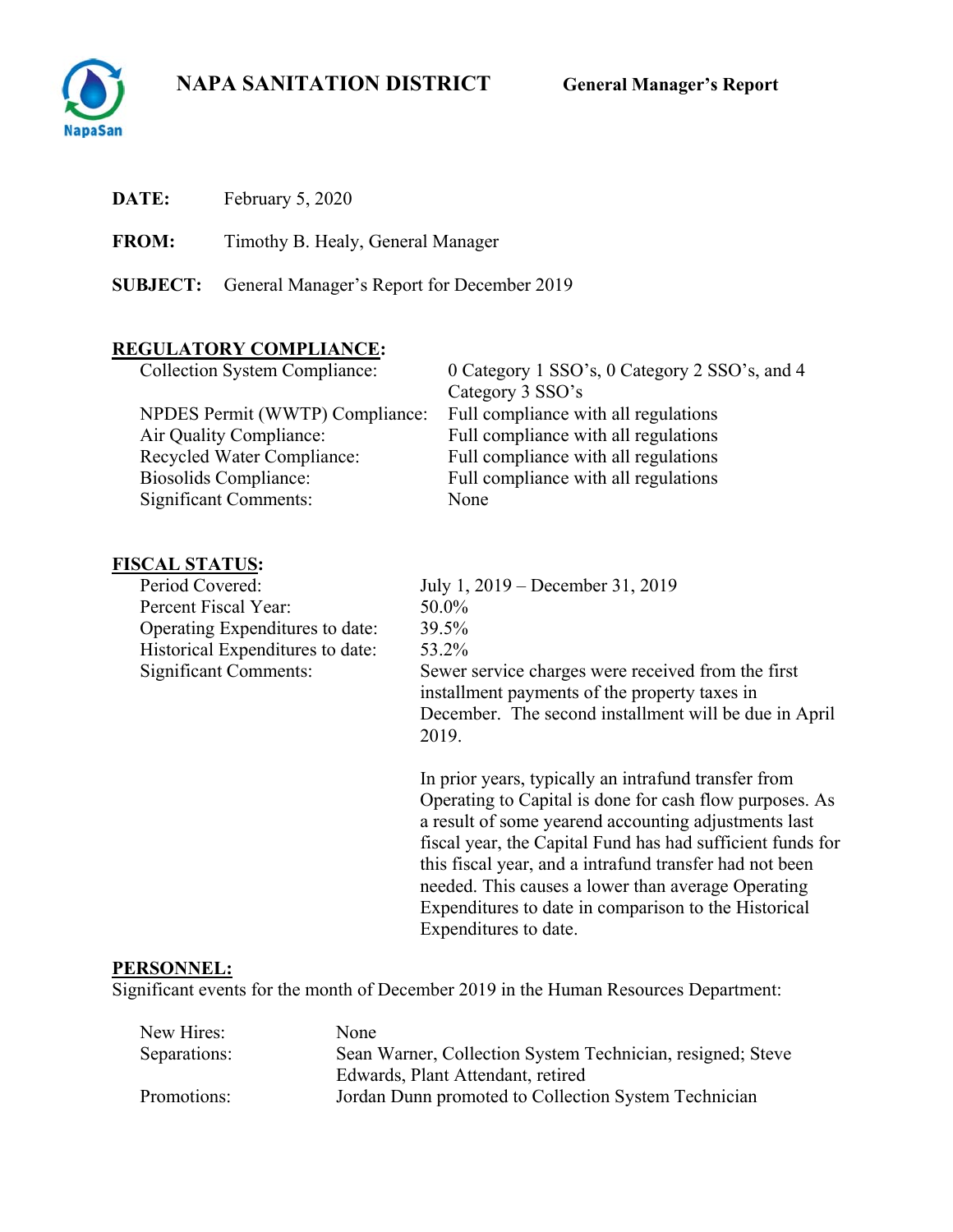|           | Recruitment Activities: Recruitment for Plant Attendant position and job offer for |
|-----------|------------------------------------------------------------------------------------|
|           | Collection System Worker-in-Training                                               |
| Injuries: | <b>None</b>                                                                        |

## **COLLECTIONS:**

Significant events for the month of December 2019 in Collection System Maintenance include:

- The District had 0 Category 1 Sanitary Sewer Overflows (SSO's), 0 Category 2 SSO's and 4 Category 3 SSO's during the month. (A Category 1 is defined as an SSO that reached a drainage channel and/or surface water or; an SSO that reached a storm drainpipe that was not fully recovered and returned to the sanitary sewer system. A Category 2 is defined as an SSO that is equal to or greater than 1,000 gallons that did not reach a surface water. A Category 3 is defined as an SSO that is less than 1,000 gallons that did not reach a surface water. These are usually minor overflows of less than 10 gallons from cleanouts on District laterals that can be cleaned up by the crews.)
- The repair crew installed 1 cleanouts and repaired 3. They also repaired 3 lateral and lined 7 laterals. Additionally, the service response/programs crew completed 126 work orders in support of the grease and odor control program, responded to 61 customer requests for service (17 were NSD problem) and closed out 311 mark and locate request tickets.
- The preventative maintenance crews ran work orders on 104 laterals, cleaned approximately 61,887.6 feet of main line and CCTV inspected 18 laterals. In addition, the CCTV truck televised 0 feet of mainline.

### **TREATMENT PLANT:**

Significant events for the month of December 2019 in the Treatment Plant Department:

### Plant Operations:

- For December 2019, the plant's influent flow was 281.6 MG as compared to last year flow for December 2018 of 257.6 MG
- There was 2.93" rainfall for December 2019 (Carneros Rainfall Center) as compared to 1.83" rainfall for December 2018.
- Pond 4 end of the month recorded level reading was 36.74".

### Power Consumption and Production:

- December power purchased from PG&E was 485 MWH in comparison to December 2018 purchase of 342 MWH.
- Cogeneration unit ran 704 of 744 hours for the month 94.62% uptime, averaging 341.46 Kw, producing 274 MWH of energy.
- Solar generation in December was 62 MWH, compared to 98 MWH in November and 77 MWH in November 2018.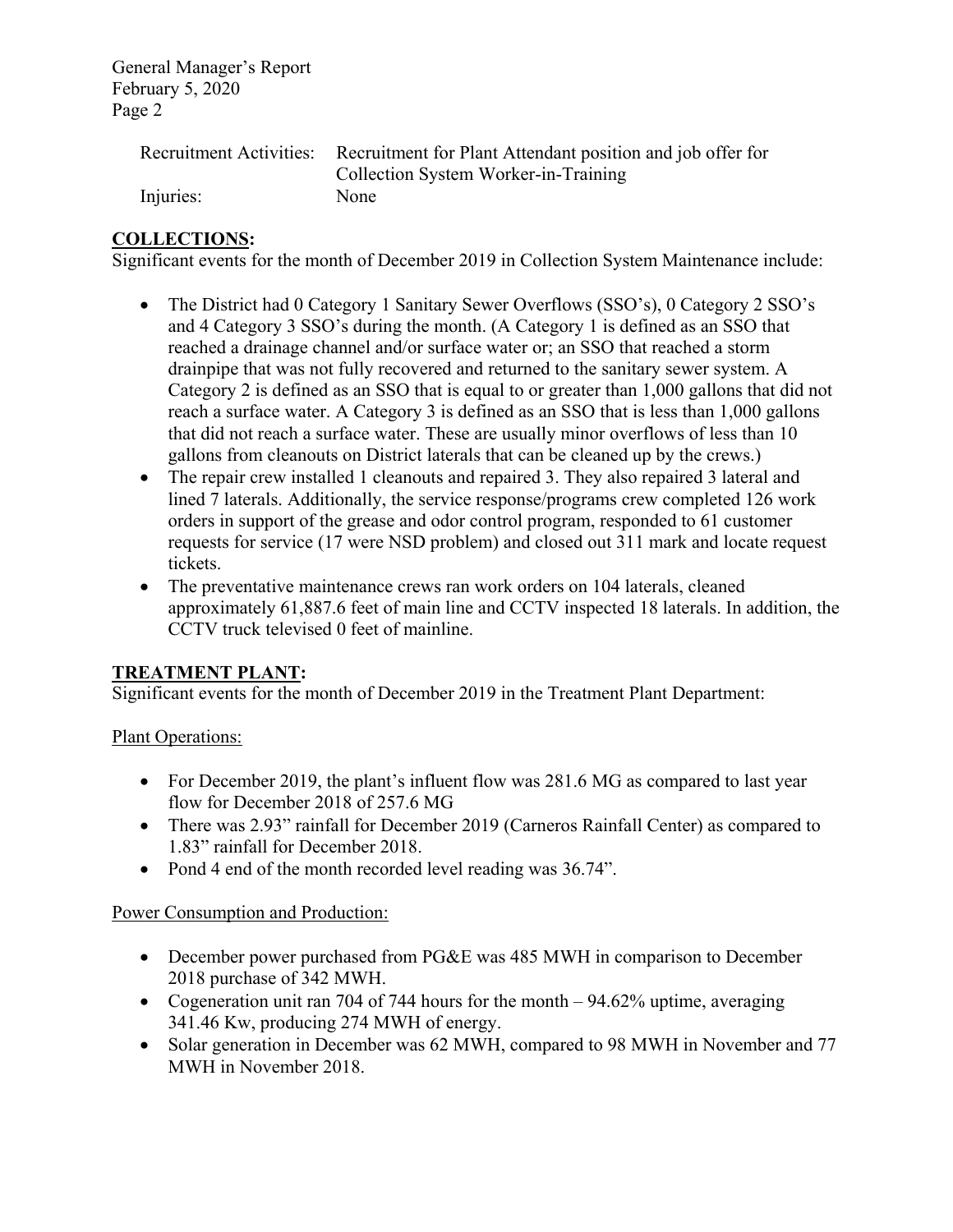#### Maintenance:

Significant events for the month of December 2019:

#### Process Maintenance

- Cogeneration unit monthly emission test in compliance with BAAQMD permit
- Cogen Service;
	- o Adjusted valve clearance
	- o Borescope cylinders
	- o Replaced gaskets on inspection covers
	- o Rebuilt water pump
	- o Replaced admission valves
- Replaced lower RTD for flare
- Flow meter annual calibrations
- Gas compressor/replaced cooling water solenoid
- Replaced boiler gas valve
- Headworks exhaust fan 101/replaced motor
- Recycle load out station/replaced AI module
- SB-1/replaced DI module

### **Projects**

- Replaced SBS interior and exterior pipe trace heating and insulation
- Sodium Bisulfite tank fill station/replaced piping, strainer, valve and cam lock fittings

### **Standby Power**

- Plant generators operational testing only
- Riverpark, Stonecrest, West Napa operational testing only

### Influent Pumps

• All pumps operational

### Laboratory:

### Effluent (EFF-001) Summary

There were no violations of **Effluent** limits during the month of December, 2019. All parameters were monitored at the required frequencies. The following were notable sampling events:

- December 3, 2019: Mercury, Metals, Cyanide, Nutrients
- December 3-7, 2019: Acute Toxicity Bioassay
- December 11, 20, 2019: Nutrients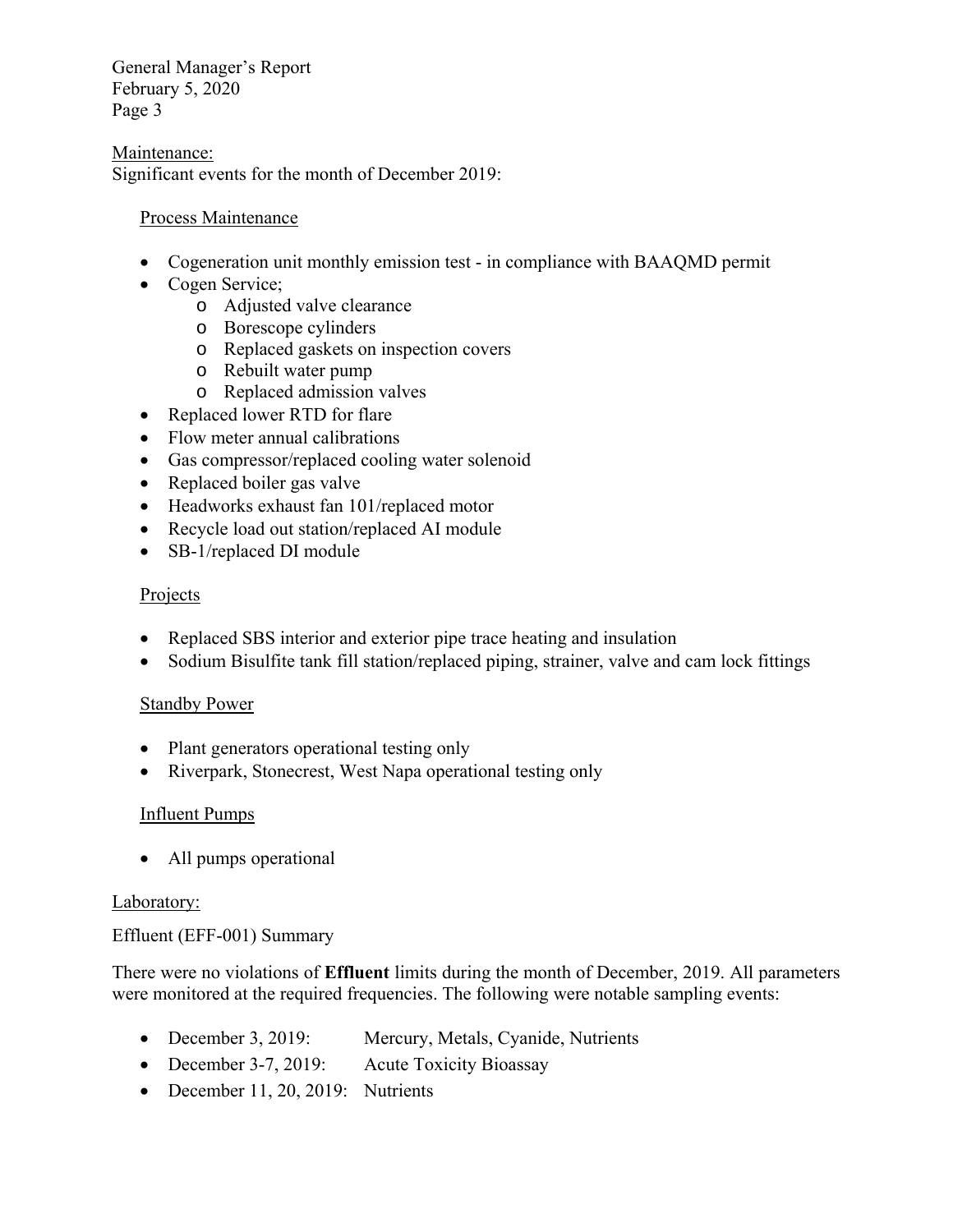Influent (INF-001) Summary

Monthly **Influent** monitoring of all parameters occurred at the required frequencies. The following were notable sampling events:

- December 3, 2019: Metals, Mercury, Cyanide
- December 4, 2019: VOC, BNA

## **RECYCLING:**

Significant events in the Recycling Department for December 2019 include:

- Recycled water delivered for the month of December 2019 was (18.567 million gallons), as compared to December 2018 (2.921 million gallons) is higher from the previous year due to vineyard irrigation reservoir filling. Delivered recycled water volume represents the sum of all use site flow meter consumption values.
- Staff ceased land application of biosolids and commenced encapsulating biosolids at the Jameson Reuse site.

## **POLLUTION PREVENTION:**

Significant events in the Pollution Prevention and Outreach Division December 2019 include:

- There were no tours or presentations given in December.
- The total amount of medication collected in December was 44 pounds. The total amount of unneeded medications collected since the drug takeback program began in September 2010 is 22,118.2 pounds.
- There were no ESME Washer Rebates issued this month.

### **ENGINEERING / CAPITAL PROJECTS / DEVELOPMENT:**

Significant events occurring in the Engineering Division for December 2019 include:

- Consultant continued work on the SCADA Master Plan.
- Consultants and staff continued work on the CMMS implementation.
- Staff issued Notice Inviting Bids for the Pond 1 Dredge Project.
- Contractor continued construction of the Headworks Equipment Replacement Project.
- Contractor continued construction of the Southeast Napa Sewer and Roadway Rehabilitation Project.
- The construction contract for the 2020 Collection System Rehabilitation Project was awarded.
- Consultant continued design of the 66-inch Trunk Sewer Rehabilitation Project.
- Contractor began construction of the 2019 Manhole Rehabilitation Project.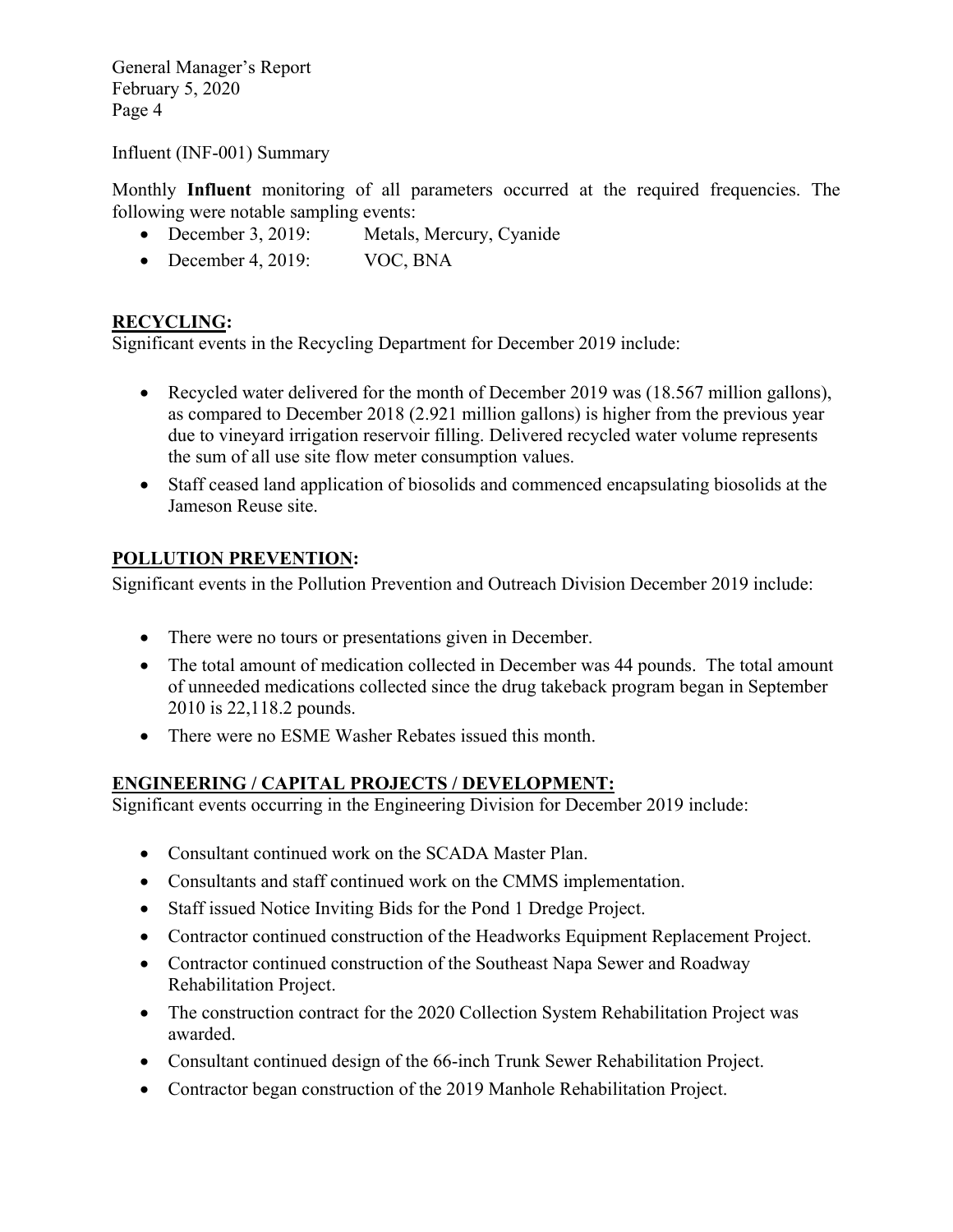- Contractor continued construction of the Sanitary Sewer Manhole Adjustment Project, Phase IX.
- The construction contract for the Primary Clarifier Rehabilitation Project was awarded.
- Consultant continued work on the SWRF Buried Metallic Piping Condition Assessment Project.
- Consultant began work on the SWRF 12kV Condition Assessment Project.
- Staff issued Notice Inviting Bids for the Browns Valley Trunk Project.
- Staff issued Notice Inviting Bids for the West Napa Pump Station Project.
- Contractor continued construction of the 2019 Treatment Plant Improvements Project.
- Consultant continued working on the Collection System Master Plan.
- Staff reviewed 46 sets of development plans and deemed 19 sets of plans complete. The approved plans consisted of 7 tenant improvements, 10 residential dwellings, and 2 recycled water laterals.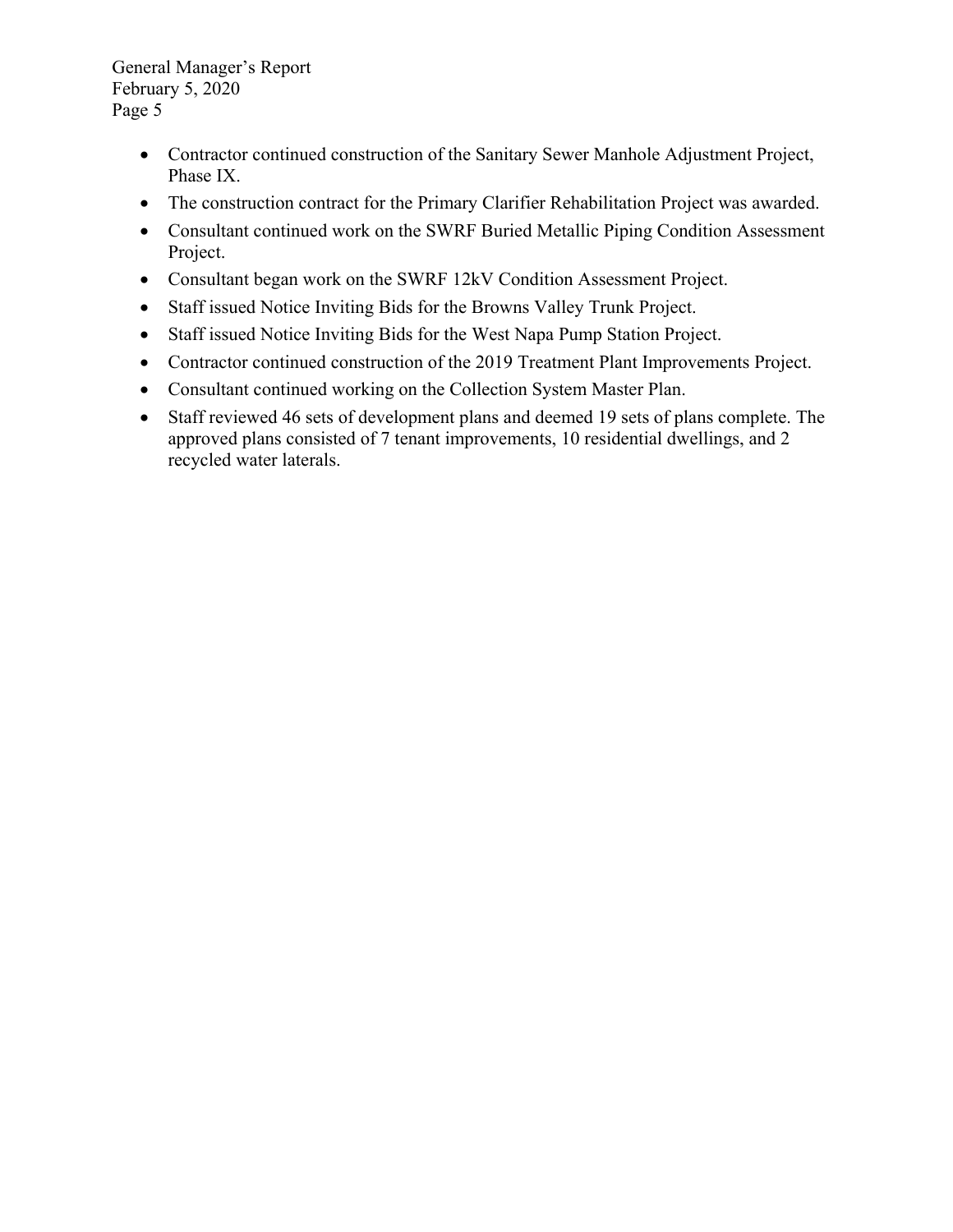|                                         | FY 19/20      |                     | <b>Expenditures</b> | <b>Committed</b> | Remaining                        | Percent          |
|-----------------------------------------|---------------|---------------------|---------------------|------------------|----------------------------------|------------------|
| <b>Expenditures</b>                     | <b>Budget</b> | <b>Encumbrances</b> | to date             | to date          | <b>Balance</b>                   | <b>Committed</b> |
| <b>Operating</b>                        |               |                     |                     |                  |                                  |                  |
| Salaries & Benefits                     | \$10,258,600  | \$2,620             | \$4,593,425         | \$4,596,045      | \$5,662,555                      | 44.8%            |
| Services & Supplies                     | 6,281,650     | 1,109,990           | 2,423,572           | 3,533,561        | 2,748,089                        | 56.3%            |
| <b>Taxes</b>                            | 41,800        |                     | 15,271              | 15,271           | 26,529                           | 36.5%            |
| Debt Service                            | 4,593,900     |                     | 3,739,834           | 3,739,834        | 854,066 $_1$                     | 81.4%            |
| <b>Intrafund Transfers</b>              | 8,900,000     |                     |                     |                  | 8,900,000                        | 0.0%             |
| <b>Total Operating:</b>                 | \$30,075,950  | \$1,112,609         | \$10,772,102        | \$11,884,711     | \$18,191,239<br>$\left(2\right)$ | 39.5%            |
| <b>Capital</b>                          |               |                     |                     |                  |                                  |                  |
| Bldgs/Improvements & Equip              | \$39,047,000  | \$2,848,336         | \$6,237,559         | \$9,085,895      | \$29,961,105<br>$\binom{3}{}$    | 23.3%            |
| <b>Intrafund Transfers</b>              | 5,178,000     |                     | 3,044,280           | 3,044,280        | 2,133,720                        | 58.8%            |
| <b>Total Capital:</b>                   | \$44,225,000  | \$2,848,336         | \$9,281,839         | \$12,130,175     | \$32,094,825                     | 27.4%            |
| <b>Grand Total Expenditures:</b>        | \$74,300,950  | \$3,960,945         | \$20,053,941        | \$24,014,886     | \$50,286,064                     | 32.3%            |
|                                         | FY 19/20      |                     | <b>Revenues</b>     | <b>Revenues</b>  | <b>Unposted</b>                  | Percent          |
| <b>Revenues</b>                         | <b>Budget</b> | <b>Encumbrances</b> | to date             | posted to date   | Revenue                          | Posted           |
| <b>Operating</b>                        |               |                     |                     |                  |                                  |                  |
| Use of Money/Property                   | \$578,000     |                     | \$633,469           | \$633,469        | ( \$55,469)                      | 109.6%           |
| <b>Charges for Services</b>             |               |                     |                     |                  |                                  |                  |
|                                         | 31,213,500    |                     | 17,851,568          | 17,851,568       | 13,361,932                       | 57.2%            |
| <b>Miscellaneous Revenues</b>           | 60,000        |                     | 30,737              | 30,737           | 29,263                           | 51.2%            |
| Donations/Contributions (Capital Labor) |               |                     | 388,221             | 388,221          | $(388, 221)$ (4)                 | N/A              |
| <b>Total Operating:</b>                 | \$31,851,500  |                     | \$18,903,995        | \$18,903,995     | \$12,947,505                     | 59.4%            |
| Capital                                 |               |                     |                     |                  |                                  |                  |
| Use of Money/Property                   | \$0           |                     | \$3,553             | \$3,553          | ( \$3,553)                       | N/A              |
| <b>Capacity Charges</b>                 | 5,178,000     |                     | 2,906,159           | 2,906,159        | 2,271,841                        | 56.1%            |
| <b>Bond/Loan Proceeds</b>               | 15,416,600    |                     |                     |                  | 15,416,600<br>$\left(5\right)$   | 0.0%             |
| Sale of Assets                          | 25,000        |                     | 1,104               | 1,104            | 23,896                           | 4.4%             |
| <b>Miscellaneous Revenues</b>           | 5,000         |                     |                     |                  | 5,000                            | 0.0%             |
| <b>Intrafund Transfers</b>              | 14,078,000    |                     | 3,069,068           | 3,069,068        | 11,008,932                       | 21.8%            |

| <b>Grand Total Revenue:</b>                  | S66.554.100  | 37.8%<br>S25.164.216<br>S25.164.216<br>S41.389.884                                      |  |  |  |  |  |  |  |
|----------------------------------------------|--------------|-----------------------------------------------------------------------------------------|--|--|--|--|--|--|--|
|                                              |              | Series 2012A's and 2017's principal/interest payments are made in Jul & Feb             |  |  |  |  |  |  |  |
| Cash on Hand as of 12/31/19                  | \$29,195,332 | Includes Debt Service and Intrafund Transfers; otherwise is 49.1%                       |  |  |  |  |  |  |  |
| **excluding Debt Service restricted funds    |              | See Capital Project Status report for details                                           |  |  |  |  |  |  |  |
| $12/31/19$ -Effective Rate of Return = 2.07% |              | In-house Labor for Capital Projects (Contra acct for Salaries)                          |  |  |  |  |  |  |  |
|                                              |              | Expect to receive some proceeds of SRF Loan for BVT and WNPS Projects at the end of fy. |  |  |  |  |  |  |  |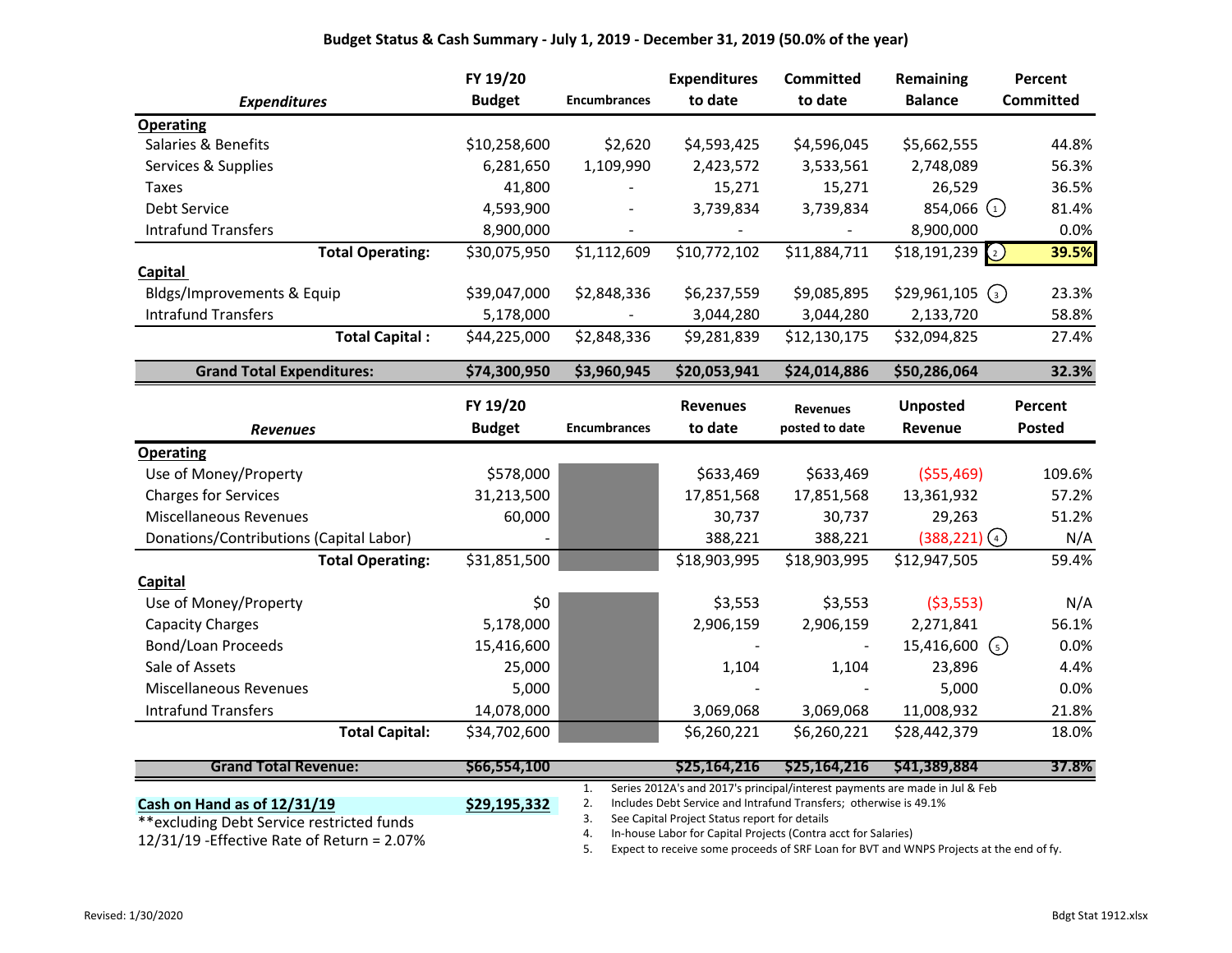

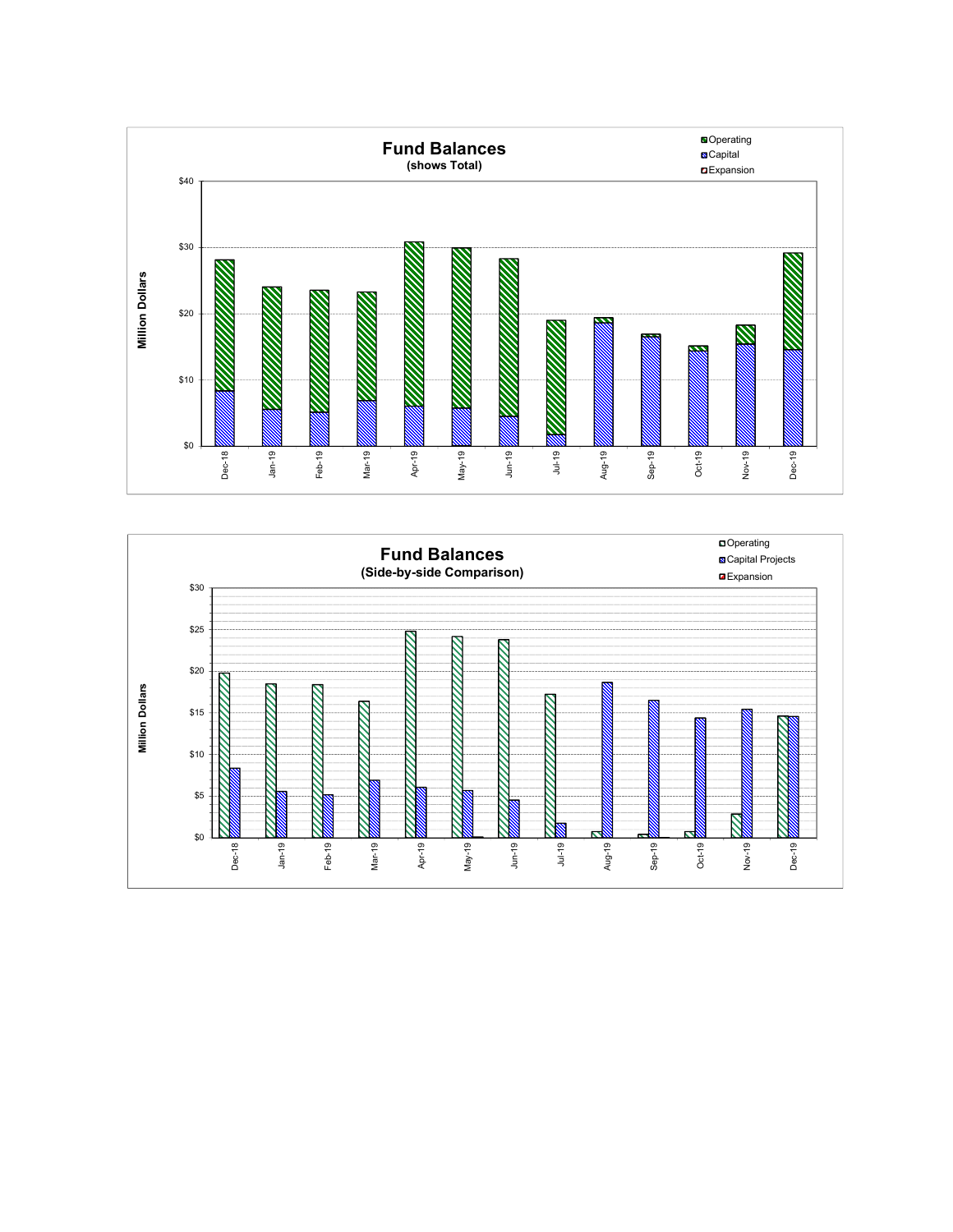





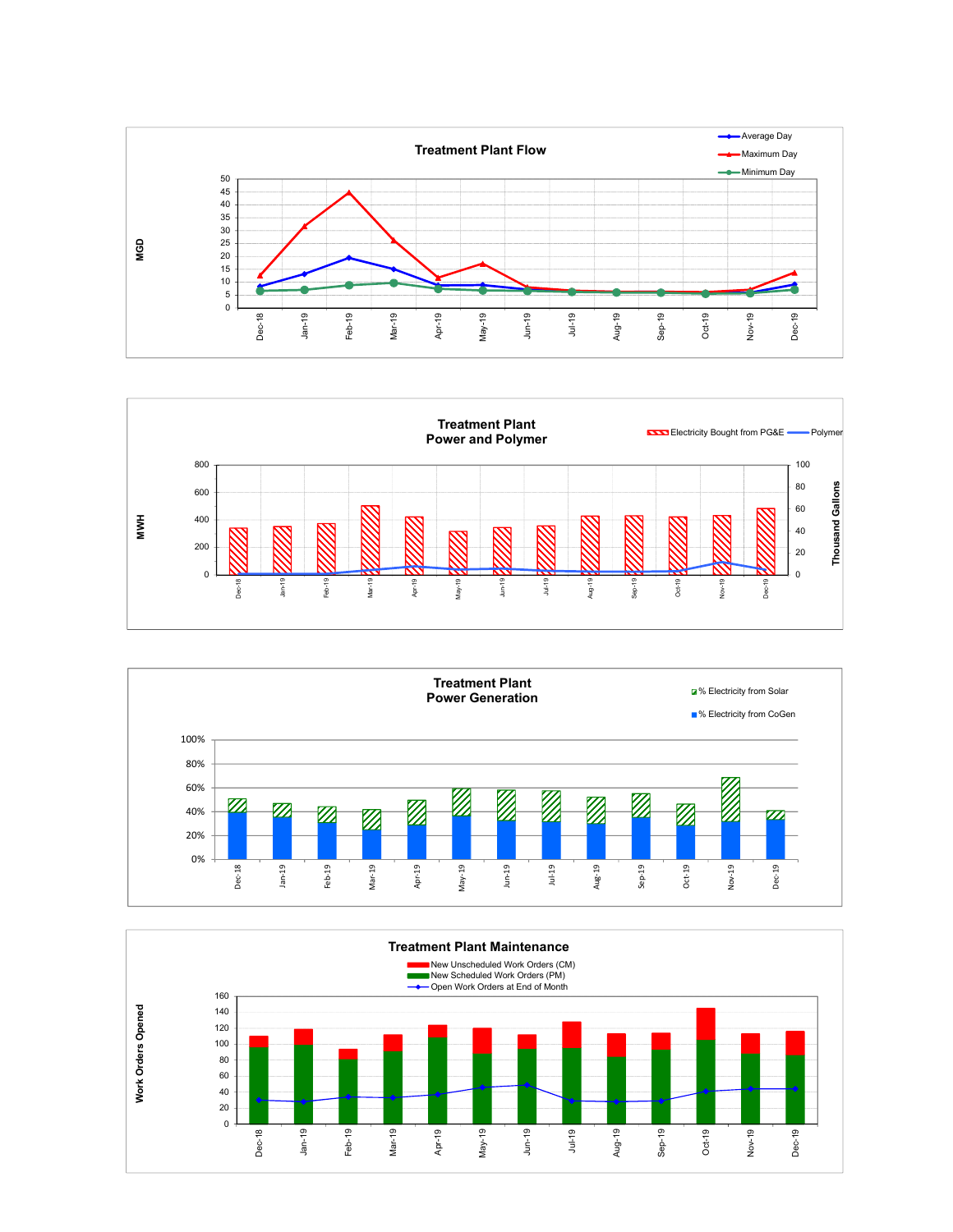





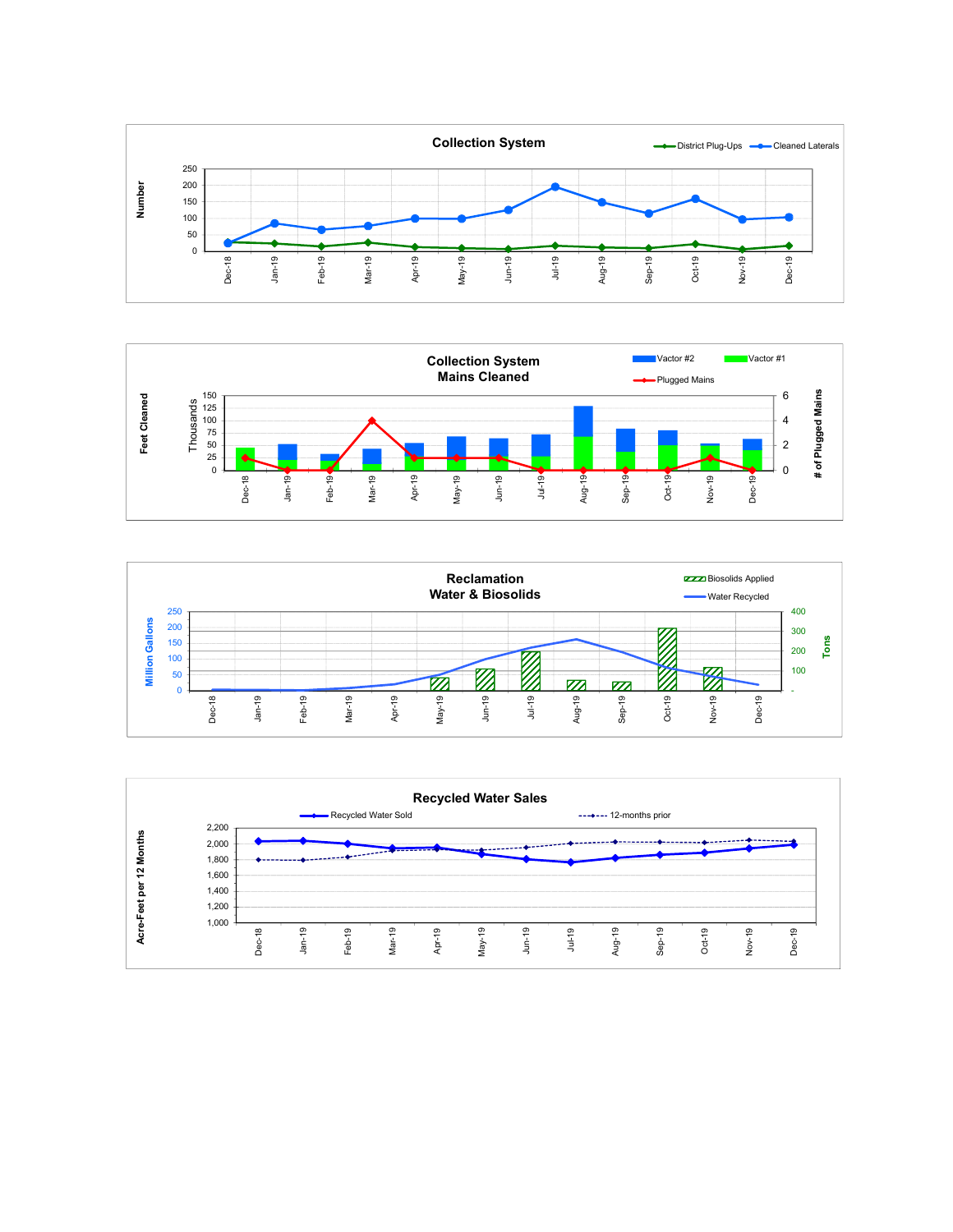#### **FUND BALANCES - MONTHLY**

| <b>CATEGORY</b>                                      | Dec-18 | Jan-19 | Feb-19 | <b>Mar-19</b> | Apr-19 | $M$ ay-19 | <b>Jun-19</b> | <b>Jul-19</b> | Aug-19 | Sep-19 | <b>Oct-19</b> | <b>Nov-19</b> | Dec-19 |
|------------------------------------------------------|--------|--------|--------|---------------|--------|-----------|---------------|---------------|--------|--------|---------------|---------------|--------|
| (Thousand Dollars)                                   |        |        |        |               |        |           |               |               |        |        |               |               |        |
| 7800<br>7850                                         | 19.772 | 18,473 | 18,394 | 16,405        | 24,793 | 24,164    | 23,784        | 17.246        | 748    | 415    | 753           | 2,858         | 14,616 |
| <b>Subtotal Operating</b>                            | 19,772 | 18,473 | 18,394 | 16,405        | 24,793 | 24,164    | 23,784        | 17,246        | 748    | 415    | 753           | 2,858         | 14,616 |
| Capital Improvement Projects<br><b>Debt Proceeds</b> | 8,363  | 5.567  | 5153   | 6.899         | 6,058  | 5,671     | 4,525         | 1,764         | 18,655 | 16,516 | 14,400        | 15,430        | 14,579 |
| <b>Subtotal Capital</b>                              | 8,363  | 5,567  | 5,153  | 6,899         | 6,058  | 5,671     | 4,525         | 1,764         | 18,655 | 16,516 | 14,400        | 15,430        | 14,579 |
| <b>Total Discretionary Funds</b>                     | 28,135 | 24.040 | 23,547 | 23,304        | 30,851 | 29,835    | 28,309        | 19,010        | 19,403 | 16,931 | 15,153        | 18,288        | 29,195 |
| Expansion Fund (Restricted)                          |        |        |        |               |        | 93        | ۰             |               |        | 2      |               |               |        |
| <b>Total Restricted Funds</b>                        |        |        |        |               |        | 93        |               |               |        | 2      |               |               |        |
| <b>TOTAL ALL FUNDS</b>                               | 28,135 | 24.040 | 23.547 | 23,304        | 30,851 | 29,928    | 28.309        | 19.010        | 19,403 | 16,933 | 15.153        | 18,288        | 29,195 |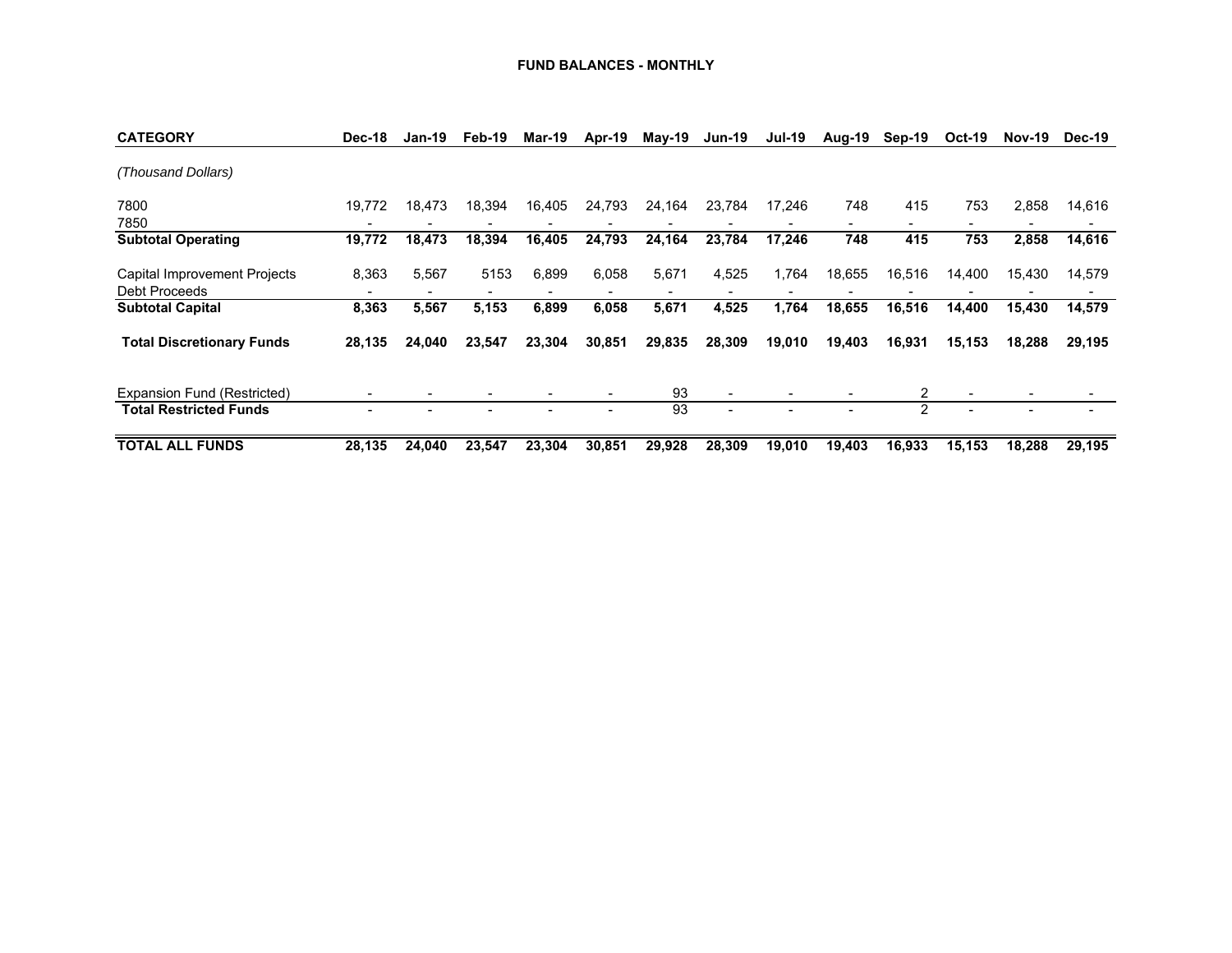#### **DEVELOPMENT WORKLOAD - MONTHLY**

| <b>CATEGORY</b>                     |                         |                 |                         |                 |                 |                 | Dec-18 Jan-19 Feb-19 Mar-19 Apr-19 May-19 Jun-19 Jul-19 Aug-19 Sep-19 Oct-19 Nov-19 Dec-19 |                         |                 |                     |                 |                 |                  |
|-------------------------------------|-------------------------|-----------------|-------------------------|-----------------|-----------------|-----------------|--------------------------------------------------------------------------------------------|-------------------------|-----------------|---------------------|-----------------|-----------------|------------------|
| <b>Phone Requests</b>               |                         |                 |                         |                 |                 |                 |                                                                                            |                         |                 |                     |                 |                 |                  |
| Maps/Drawings                       | $\overline{c}$          | 6               | $\overline{2}$          | 4               |                 | 17              | 8                                                                                          | 1                       |                 | 4                   |                 | 11              | 4                |
| <b>Lateral Permits</b>              |                         |                 |                         |                 |                 |                 |                                                                                            |                         |                 |                     |                 |                 |                  |
| <b>Policy Questions</b>             | 6                       | 8               | $\overline{7}$          | 5               | 5               | 10              | $\,6$                                                                                      | 8                       | 1               | 4                   | $\overline{2}$  | $\overline{2}$  |                  |
| <b>Development Questions</b>        | 44                      | 40              | 35                      | 48              | 53              | 79              | 64                                                                                         | 43                      | 29              | 38                  | 32              | 40              | 29               |
| Miscellaneous                       | 25                      | 27              | 18                      | 25              | 29              | 29              | 18                                                                                         | 25                      | 16              | 18                  | 29              | 13              | 24               |
| <b>TOTAL</b>                        | $\overline{77}$         | 81              | 62                      | 82              | 87              | 135             | 96                                                                                         | $\overline{77}$         | 46              | 64                  | 63              | 66              | 57               |
| <b>Counter Requests</b>             |                         |                 |                         |                 |                 |                 |                                                                                            |                         |                 |                     |                 |                 |                  |
| Maps/Drawings                       | $\mathbf{1}$            |                 |                         |                 | 1               |                 |                                                                                            | 1                       |                 |                     | 1               |                 |                  |
| <b>Lateral Permits</b>              | 10                      | 12              | 8                       | 11              | $\overline{7}$  | 11              | $\overline{7}$                                                                             | 8                       | 12              | 13                  | $\overline{7}$  | 7               |                  |
| <b>Policy Questions</b>             | $\mathbf{1}$            |                 |                         | 3               | $\overline{4}$  |                 |                                                                                            |                         |                 |                     |                 | 1               |                  |
| <b>Development Questions</b>        | 5                       | 10              | 9                       | 13              | 10              | $\overline{7}$  | 10                                                                                         | 3                       | 4               | 13                  | 4               | $\overline{7}$  | $\overline{7}$   |
| Miscellaneous                       | $\mathbf 1$             | $\mathbf 1$     | $\blacksquare$          | ۰               | $\mathbf 0$     | $\overline{2}$  | $\mathbf 0$                                                                                | $\mathbf 0$             | 1               | $\mathbf 0$         |                 |                 |                  |
| <b>TOTAL</b>                        | $\overline{18}$         | 23              | 17                      | $\overline{27}$ | $\overline{22}$ | $\overline{20}$ | $\overline{17}$                                                                            | $\overline{12}$         | 17              | 26                  | $\overline{12}$ | 15              | $\overline{7}$   |
| <b>Initial Request (Referrals)</b>  | 15                      | 18              | 14                      | 16              | 24              | 20              | 9                                                                                          | 14                      | 16              | 13                  | 13              | 11              | $\boldsymbol{9}$ |
| <b>Connection Permits Issued</b>    |                         |                 |                         |                 |                 |                 |                                                                                            |                         |                 |                     |                 |                 |                  |
| <b>Residential Permits</b>          | $\overline{2}$          |                 | 4                       | 5               | $\overline{c}$  | $\,6$           | 3                                                                                          | $\sqrt{2}$              | 14              | $\overline{c}$      | 5               | 3               | 0                |
| <b>Commercial Permits</b>           |                         | 1               |                         | $\mathbf{1}$    | $\overline{2}$  | 3               | $\mathbf{1}$                                                                               | $6\phantom{1}$          | $\mathbf{1}$    | $\overline{2}$      | $\mathbf{1}$    | 3               | 1                |
| <b>Industrial Permits</b>           |                         |                 |                         |                 |                 |                 |                                                                                            |                         |                 |                     |                 |                 |                  |
| <b>TOTAL PERMITS</b>                | $\mathbf 2$             | 1               | 4                       | 6               | 4               | 9               | 4                                                                                          | 8                       | 15              | 4                   | 6               | 6               | $\mathbf 1$      |
| <b>Residential Units</b>            | $\overline{2}$          |                 | $\overline{\mathbf{4}}$ | 36              | $\overline{2}$  | $6\phantom{1}$  | 3                                                                                          | $\,6$                   | 14              | $\overline{2}$      | 22              | 5               | $\mathbf 0$      |
| <b>Commercial Units</b>             |                         | 1               |                         | $\mathbf{1}$    | $\overline{2}$  | $\mathbf{3}$    | $\mathbf{1}$                                                                               | $\overline{2}$          | $\mathbf{1}$    | $\overline{2}$      | $\mathbf{1}$    | 133             | $\mathbf{1}$     |
| <b>TOTAL UNITS</b>                  | $\overline{\mathbf{2}}$ | 1               | 4                       | $\overline{37}$ | 4               | $\overline{9}$  | 4                                                                                          | $\overline{\mathbf{8}}$ | 15              | $\overline{\bf{4}}$ | 23              | 138             | $\overline{1}$   |
| <b>Annexations</b>                  |                         |                 |                         |                 |                 |                 |                                                                                            |                         |                 |                     |                 |                 |                  |
| Submitted                           |                         | 1               |                         |                 |                 | $\mathbf{1}$    |                                                                                            | 1                       |                 |                     | 1               |                 |                  |
| Acreage                             |                         | 4.90            |                         |                 |                 | 0.50            |                                                                                            | 16.04                   |                 |                     | 44.84           |                 |                  |
| <b>Plans Reviewed</b>               |                         |                 |                         |                 |                 |                 |                                                                                            |                         |                 |                     |                 |                 |                  |
| Subdivisions/Sites                  |                         |                 |                         |                 |                 |                 |                                                                                            |                         |                 |                     |                 |                 |                  |
| <b>First Submittal</b>              | $\boldsymbol{9}$        | $\overline{c}$  | $\mathbf 5$             | $\,6$           | 5               | 14              | 8                                                                                          | 7                       | 8               | 8                   | 5               | 8               | 24               |
| <b>Second Submittal</b>             | 5                       | $\overline{7}$  | $\sqrt{5}$              | $\,6$           | 3               | 8               | 6                                                                                          | 5                       | 5               | $\overline{2}$      | $\overline{c}$  | 6               | $\,6\,$          |
| <b>Third Submittal</b>              | 1                       | $\mathbf{1}$    | 5                       | 3               | 4               | 10              | 5                                                                                          | 5                       | $\mathbf{1}$    | 3                   | $\overline{7}$  | 3               | $\,6\,$          |
| <b>Building/Tenant Improvements</b> |                         |                 |                         |                 |                 |                 |                                                                                            |                         |                 |                     |                 |                 |                  |
| <b>First Submittal</b>              | 11                      | 5               | 8                       | $\overline{7}$  | 15              | 3               | 9                                                                                          | 12                      | 6               | 6                   | 13              | 4               | 3                |
| <b>Second Submittal</b>             |                         | 4               | $\overline{2}$          | 5               | $\overline{2}$  | 3               | 4                                                                                          | $\overline{\mathbf{4}}$ | 1               | 4                   | 5               | 1               | 4                |
| <b>Third Submittal</b>              | $\mathbf 1$             | $\mathbf 1$     | $\overline{2}$          | 3               | $\overline{7}$  |                 | $\overline{7}$                                                                             | $6\phantom{1}$          | 4               | 3                   | $\overline{7}$  | 5               | 3                |
| Miscellaneous Plan Reviews          |                         |                 |                         |                 |                 |                 |                                                                                            |                         |                 |                     |                 |                 |                  |
| <b>TOTAL PLANS REVIEWED</b>         | $\overline{27}$         | $\overline{20}$ | $\overline{27}$         | 30              | 36              | 38              | 39                                                                                         | 39                      | $\overline{25}$ | $\overline{26}$     | 39              | $\overline{27}$ | 46               |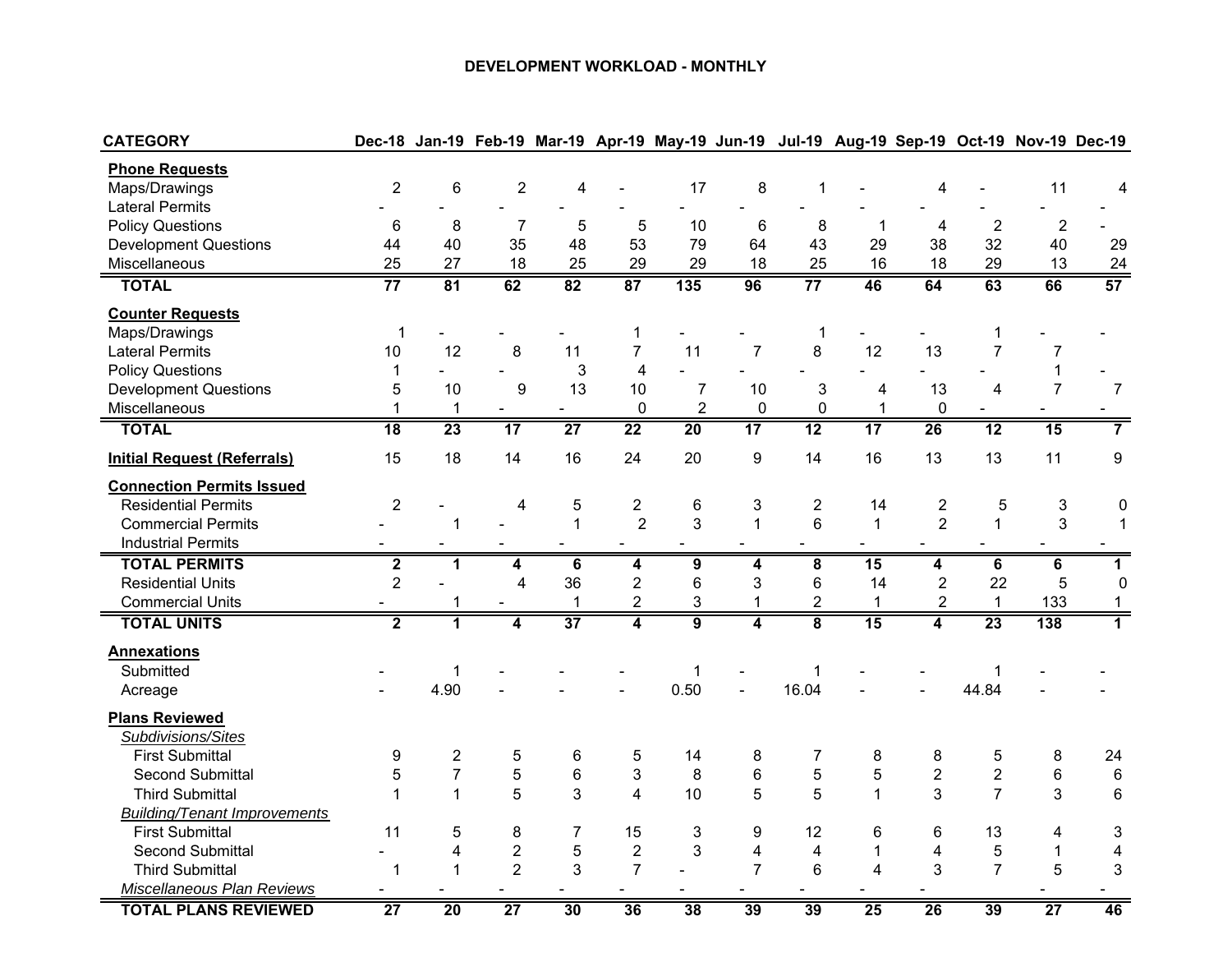#### **INSPECTION WORKLOAD - MONTHLY**

| <b>CATEGORY</b>                    | Dec-18         |     |                |    |    |    |    |     | Jan-19 Feb-19 Mar-19 Apr-19 May-19 Jun-19 Jul-19 Aug-19 Sep-19 Oct-19 Nov-19 Dec-19 |     |    |    |    |
|------------------------------------|----------------|-----|----------------|----|----|----|----|-----|-------------------------------------------------------------------------------------|-----|----|----|----|
| <b>CONSTRUCTION</b>                |                |     |                |    |    |    |    |     |                                                                                     |     |    |    |    |
| <b>Locating Sewers</b>             | $\overline{2}$ |     |                |    |    |    |    |     |                                                                                     |     |    |    |    |
| <b>Permit Processing</b>           |                |     |                |    |    |    |    |     |                                                                                     |     |    |    |    |
| <b>Preconstruction Meetings</b>    | 3              |     |                | 3  | 5  |    |    | 5   | 11                                                                                  | 4   | 6  |    | 2  |
| Inspections - Mains                |                |     |                |    |    |    |    | 5   |                                                                                     | 11  |    |    |    |
| Inspections - Manholes             | 30             | 49  | 75             | 19 | 18 | 6  |    | 13  | 12                                                                                  | 77  |    | 6  | 3  |
| Inspections - Laterals             | 28             | 18  | 23             | 31 | 21 | 8  | 27 | 40  | 15                                                                                  | 5   | 12 | 22 | 10 |
| Inspections - Cleanouts            | 37             | 31  | 39             | 39 | 46 | 43 | 24 | 59  | 43                                                                                  |     | 54 | 33 | 44 |
| Inspections - Review Video         | 2              |     | $\overline{2}$ | 2  |    |    |    |     |                                                                                     | 2   |    |    |    |
| Demo - Septic Tanks                |                |     |                |    |    |    |    |     |                                                                                     |     |    |    |    |
| Demo - Buildings                   |                |     | $\overline{2}$ |    |    |    |    |     |                                                                                     |     |    |    |    |
| <b>Update Record Drawings</b>      |                |     |                |    |    |    |    |     |                                                                                     |     |    |    |    |
| <b>TOTAL</b>                       | 103            | 102 | 142            | 95 | 91 | 65 | 62 | 122 | 82                                                                                  | 106 | 73 | 64 | 59 |
| <b>MISCELLANEOUS</b>               |                |     |                |    |    |    |    |     |                                                                                     |     |    |    |    |
| Meter Readings                     | 10             | 26  | 4              |    |    | 14 |    |     |                                                                                     |     |    |    |    |
| Washdown Facility Inspections      |                |     |                |    |    |    |    |     |                                                                                     |     |    |    |    |
| <b>General Customer Assistance</b> | 30             | 34  | 41             | 13 | 20 | 16 |    |     | 32                                                                                  | 31  | 12 | 12 |    |
| City of Napa Water Discharge       |                |     |                |    |    |    |    |     |                                                                                     |     |    |    |    |
| <b>TOTAL</b>                       | 40             | 60  | 45             | 13 | 24 | 30 |    |     | 32                                                                                  | 31  | 12 | 12 |    |
| <b>SPECIAL PROJECTS</b>            | 0              | 7   | 7              | 21 | 20 | 21 | 40 | 25  | 22                                                                                  | 35  | 23 | 19 | 30 |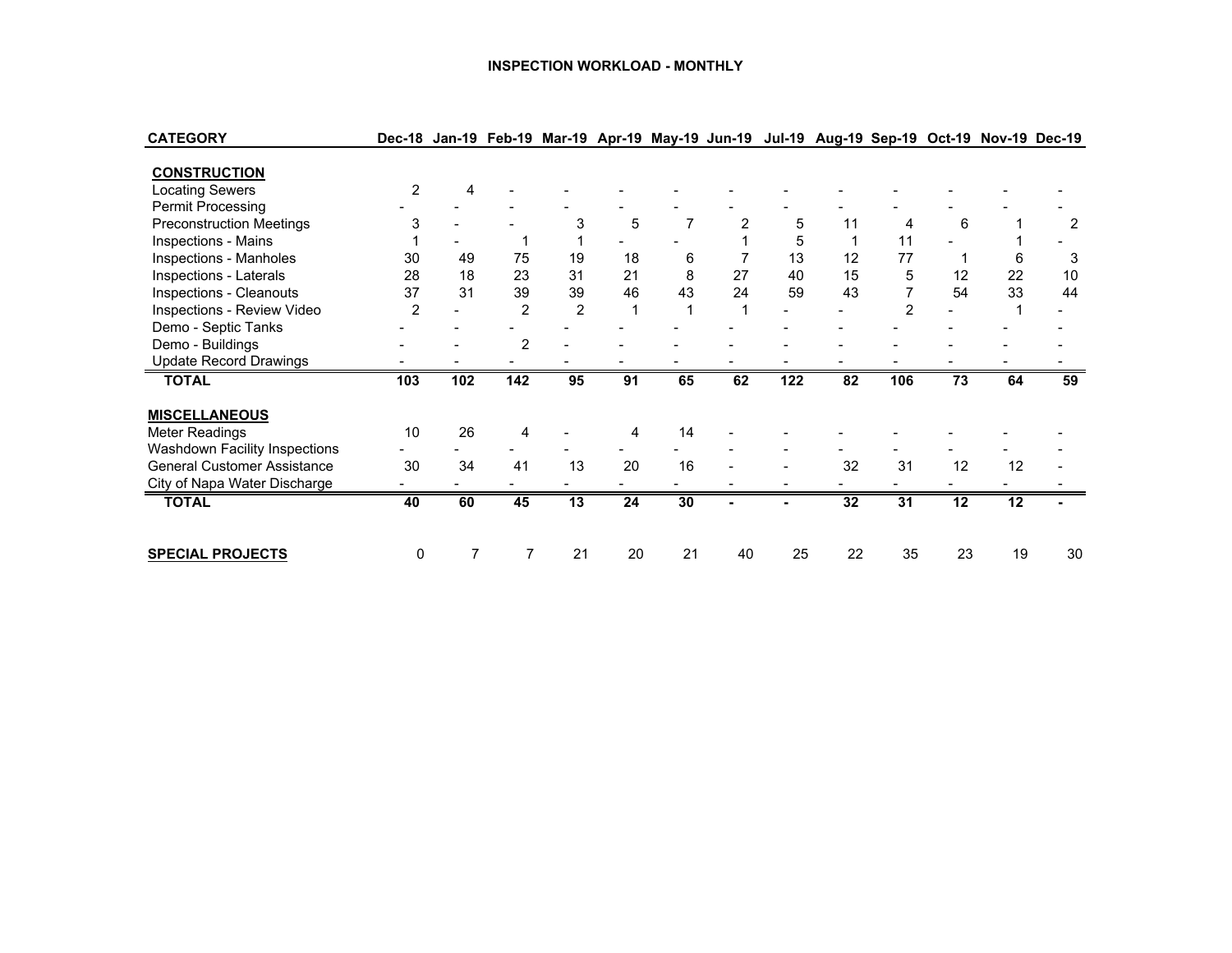#### **POLLUTION PREVENTION WORKLOAD - MONTHLY**

| <b>CATEGORY</b>                             |    |                 |                |                 |                 |                 |              |     |   |   |    |    | Dec-18 Jan-19 Feb-19 Mar-19 Apr-19 May-19 Jun-19 Jul-19 Aug-19 Sep-19 Oct-19 Nov-19 Dec-19 |
|---------------------------------------------|----|-----------------|----------------|-----------------|-----------------|-----------------|--------------|-----|---|---|----|----|--------------------------------------------------------------------------------------------|
| <b>Outreach Activities</b>                  |    |                 |                |                 |                 |                 |              |     |   |   |    |    |                                                                                            |
| <b>Plant Tours Conducted</b>                |    | 2               | 6              |                 | 10              |                 | 6            |     | 0 | 0 |    | 5  | 0                                                                                          |
| <b>Presentations Made</b>                   |    |                 | $\mathbf{0}$   | $\mathbf{2}$    | 3               |                 | $\mathbf{2}$ | 0   | 0 | 0 | 5  |    | 0                                                                                          |
| <b>Total Outreach Activities</b>            |    | 3               | 6              | 3               | 13              | $\mathcal{P}$   | 8            |     |   |   |    | 12 |                                                                                            |
| <b>Inspections Conducted</b>                |    |                 |                |                 |                 |                 |              |     |   |   |    |    |                                                                                            |
| <b>Food Service Facilities</b>              |    | 22              | 41             | 26              | 47              | 21              |              |     |   |   |    |    |                                                                                            |
| Auto Body & Car Wash                        |    |                 |                |                 |                 |                 |              |     |   |   |    |    |                                                                                            |
| Other                                       |    |                 |                |                 |                 |                 |              |     |   |   |    |    |                                                                                            |
| <b>Total Inspections</b>                    |    | $\overline{22}$ | 41             | $\overline{26}$ | $\overline{47}$ | $\overline{21}$ |              |     |   |   |    |    |                                                                                            |
|                                             |    |                 |                |                 |                 |                 |              |     |   |   |    |    |                                                                                            |
| <b>Compliance Issues</b>                    |    |                 |                |                 |                 |                 |              |     |   |   |    |    |                                                                                            |
| NOVs Issued                                 |    |                 |                | $\mathbf 1$     | 1               | $\overline{2}$  |              |     |   | 1 |    | 3  |                                                                                            |
| <b>NOEs Issued</b>                          |    |                 |                |                 |                 |                 |              |     |   |   |    |    |                                                                                            |
| Non-Compliant-FOG                           |    |                 |                |                 |                 |                 |              |     |   |   |    |    |                                                                                            |
| <b>Total Compliance Issues</b>              |    | $\overline{2}$  | $\overline{2}$ |                 |                 | $\overline{2}$  |              |     |   |   |    |    |                                                                                            |
| <b>Pollution Prevention</b>                 |    |                 |                |                 |                 |                 |              |     |   |   |    |    |                                                                                            |
| <b>Clothes Washer Rebates</b>               | 23 | 6               | 8              |                 | 19              |                 | 2            |     |   |   |    |    |                                                                                            |
| <b>Toilet Retrofit Rebates</b>              |    |                 |                |                 |                 |                 |              |     |   |   |    |    |                                                                                            |
| <b>Pharmaceuticals Diverted</b><br>(in lbs) |    | 124             |                | 102             |                 | 45              | 73           | 132 |   |   | 77 |    | 44                                                                                         |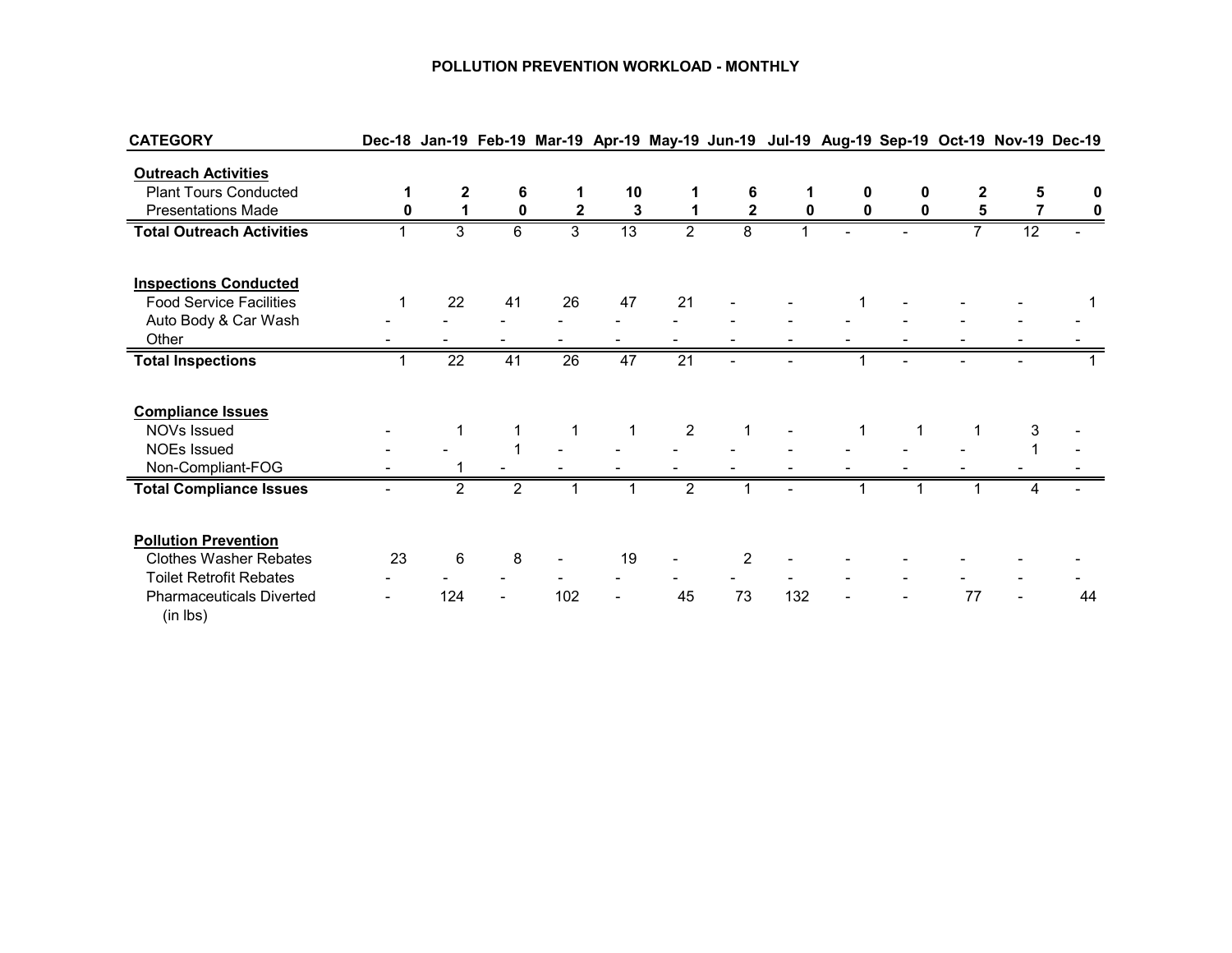| <b>MONTHLY (MG)</b>                     |         |                |                          |                |                          |                          |                |                |                |                |                          |              |                |                |
|-----------------------------------------|---------|----------------|--------------------------|----------------|--------------------------|--------------------------|----------------|----------------|----------------|----------------|--------------------------|--------------|----------------|----------------|
| <b>Water Sold</b>                       |         |                |                          |                |                          |                          |                |                |                |                |                          |              |                |                |
| <b>Golf Courses</b>                     | 638.0   | 0.008          | 0.002                    | $\blacksquare$ | 0.014                    | 9.555                    | #####          | #####          | #####          | #####          | #####                    | #####        | #####          | 0.007          |
| Cemeteries                              | 57.1    | 0.690          | 0.380                    | $\blacksquare$ | 0.273                    | 1.494                    | 3.671          | 3.658          | 5.515          | 5.659          | 4.822                    | 4.061        | 3.028          | 0.250          |
| Parks                                   | 18.5    | $\blacksquare$ | 0.002                    | $\overline{a}$ | $\overline{a}$           | 0.020                    | 0.263          | 0.843          | 0.939          | 1.219          | 1.111                    | 0.615        | 0.028          | $\overline{a}$ |
| Schools                                 | 12.6    | 0.060          | 0.098                    | 0.043          | 0.041                    | 0.251                    | 0.988          | 1.655          | 2.196          | 1.712          | 1.635                    | 1.312        | 0.792          | 0.085          |
| Commerical                              | 166.5   | 1.891          | 1.379                    | 0.557          | 0.648                    | 4.974                    | #####          | #####          | #####          | #####          | #####                    | #####        | #####          | 2.254          |
| Vineyards                               | 3,442.0 | 0.239          | 0.380                    | 0.513          | 7.149                    | 3.250                    | 6.107          | #####          | #####          | #####          | #####                    | #####        | 7.027          | #####          |
| <b>Trucked Water</b>                    | 175.0   | 0.033          | 0.007                    | 0.020          | 0.017                    | 0.110                    | 0.421          | 0.533          | 1.293          | 1.374          | 1.425                    | 1.401        | 1.097          | 0.476          |
| <b>Subtotal Sales</b>                   | 4.509.6 | 2.921          | 2.248                    | 1.133          | 8.142                    | 19.654                   | 47.943         | 87.935         | 119.063        | 136.071        | 101.920                  | 66.409       | 40.073         | 18.567         |
| <b>District Use</b>                     |         |                |                          |                |                          |                          |                |                |                |                |                          |              |                |                |
| Jameson                                 | 330.0   |                |                          |                |                          |                          |                |                |                | 0.470          |                          |              |                |                |
| Somkv                                   | 213.0   |                |                          |                |                          |                          | 2.504          | #####          | #####          | #####          | #####                    | 6.391        | 4.513          |                |
| Fagundes/Airport                        | 50.5    | $\blacksquare$ | $\blacksquare$           | $\blacksquare$ | $\overline{\phantom{a}}$ | $\blacksquare$           | $\blacksquare$ | $\blacksquare$ | $\blacksquare$ | $\blacksquare$ | $\overline{\phantom{a}}$ | $\sim$       |                |                |
| <b>Subtotal District</b>                | 593.5   |                |                          |                |                          |                          | 2.504          | 11.985         | 17.012         | 26.413         | 20.394                   | 6.391        | 4.513          |                |
| <b>TOTAL DELIVERED</b>                  | 5.103.1 | 2.921          | 2.248                    | 1.133          | 8.142                    | 19.654                   | 50.447         | 99.920         | 136.074        | 162.484        | 122.314                  | 72.800       | 44.586         | 18.567         |
|                                         |         |                |                          |                |                          |                          |                |                |                |                |                          |              |                |                |
| <b>ANNUAL (AF)</b><br><b>Water Sold</b> |         |                |                          |                |                          |                          |                |                |                |                |                          |              |                |                |
| <b>Golf Courses</b>                     | 638.0   | 1,000          | 1,000                    | 981            | 972                      | 991                      | 909            | 880            | 897            | 921            | 939                      | 963          | 1,003          | 1,003          |
| Cemeteries                              | 57.1    | 86             | 88                       | 88             | 88                       | 91                       | 93             | 93             | 95             | 97             | 99                       | 102          | 102            | 101            |
| Parks                                   | 18.5    | 15             | 15                       | 15             | 15                       | 15                       | 13             | 13             | 13             | 14             | 16                       | 17           | 15             | 15             |
| <b>Schools</b>                          | 12.6    | 38             | 38                       | 38             | 37                       | 37                       | 35             | 33             | 34             | 33             | 33                       | 33           | 33             | 33             |
| Commerical                              | 166.5   | 338            | 343                      | 339            | 335                      | 341                      | 343            | 342            | 350            | 346            | 342                      | 323          | 336            | 337            |
| Vineyards                               | 3,442.0 | 545            | 546                      | 531            | 485                      | 470                      | 470            | 436            | 367            | 399            | 418                      | 431          | 431            | 477            |
| <b>Trucked Water</b>                    | 175.0   | 13             | 13                       | 13             | 13                       | 11                       | 11             | 11             | 13             | 15             | 18                       | 22           | 24             | 25             |
| <b>Subtotal Sales</b>                   | 4,509.6 | 2,035          | 2,042                    | 2,003          | 1,945                    | 1,956                    | 1,874          | 1,808          | 1,768          | 1,824          | 1,864                    | 1,891        | $\sqrt{1,944}$ | 7,992          |
| <b>District Use</b>                     |         |                |                          |                |                          |                          |                |                |                |                |                          |              |                |                |
| Jameson                                 | 330.0   | 15             | 15                       | 15             | 15                       | 15                       | 15             | 15             | 15             | 16             | 1                        | $\mathbf{1}$ | $\mathcal I$   | $\mathcal I$   |
| Somky                                   | 213.0   | 171            | 171                      | 171            | 171                      | 171                      | 143            | 139            | 191            | 261            | 276                      | 259          | 272            | 272            |
| Fagundes/Airport                        | 50.5    |                | $\overline{\phantom{a}}$ |                |                          | $\overline{\phantom{a}}$ |                | $\overline{a}$ | $\overline{a}$ |                |                          |              |                |                |
| <b>Subtotal District</b>                | 593.5   | 187            | 187                      | 187            | 187                      | 187                      | 158            | 154            | 206            | 277            | 277                      | 260          | 274            | 274            |
|                                         |         |                |                          |                |                          |                          |                |                |                |                |                          |              |                |                |
|                                         |         |                |                          |                |                          |                          |                |                |                |                |                          |              |                |                |
|                                         |         |                |                          |                |                          |                          |                |                |                |                |                          |              |                |                |

Acres Dec-18 Jan-19 Feb-19 Mar-19 Apr-19 May-19 Jun-19 Jul-19 Aug-19 Sep-19 Oct-19 Nov-19 Dec-19

TOTAL DELIVERED 5,103.1 2,222 2,229 2,189 2,132 2,143 2,032 1,962 1,974 2,101 2,141 2,151 2,218 2,266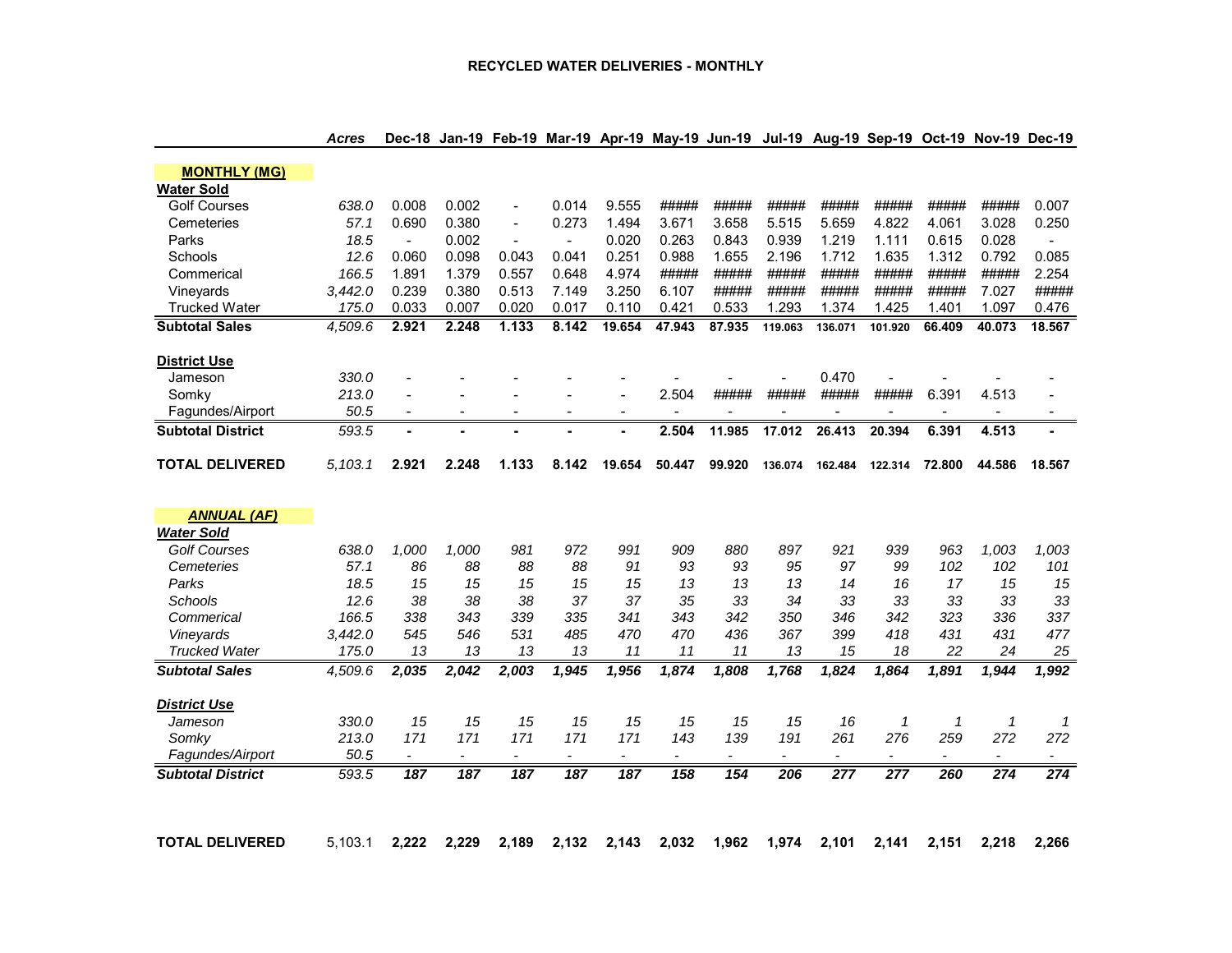#### **BIOSOLIDS HANDLING - MONTHLY**

| <b>Site</b>                                                                      | Dec-18         |  |                          |         |                       |     | Jan-19 Feb-19 Mar-19 Apr-19 May-19 Jun-19 Jul-19 Aug-19 Sep-19 Oct-19 Nov-19 Dec-19 |    |     |     |  |
|----------------------------------------------------------------------------------|----------------|--|--------------------------|---------|-----------------------|-----|-------------------------------------------------------------------------------------|----|-----|-----|--|
| Land Applied by NSD<br>Somky<br>Airport/Fagundes<br>Jameson Canyon               | $\blacksquare$ |  |                          | 65<br>- | 109<br>$\blacksquare$ | 197 | 52                                                                                  | 44 | 316 | 117 |  |
| Subtotal by NSD                                                                  |                |  | $\overline{\phantom{a}}$ | 65      | 109                   | 197 | 52                                                                                  | 44 | 316 | 117 |  |
| <b>Land Applied by Contractor</b><br>Somky<br>Airport/Fagundes<br>Jameson Canyon |                |  |                          |         |                       |     |                                                                                     |    |     |     |  |
| Subtotal by Contractor                                                           |                |  |                          |         |                       |     |                                                                                     |    |     |     |  |
| <b>Total Land Applied</b>                                                        |                |  | $\blacksquare$           | 65      | 109                   | 197 | 52                                                                                  | 44 | 316 | 117 |  |
| <b>Off Site (Contractor)</b>                                                     |                |  |                          |         |                       |     |                                                                                     |    |     |     |  |
| Total (tons)                                                                     |                |  |                          | 65      | 109                   | 197 | 52                                                                                  | 44 | 316 | 117 |  |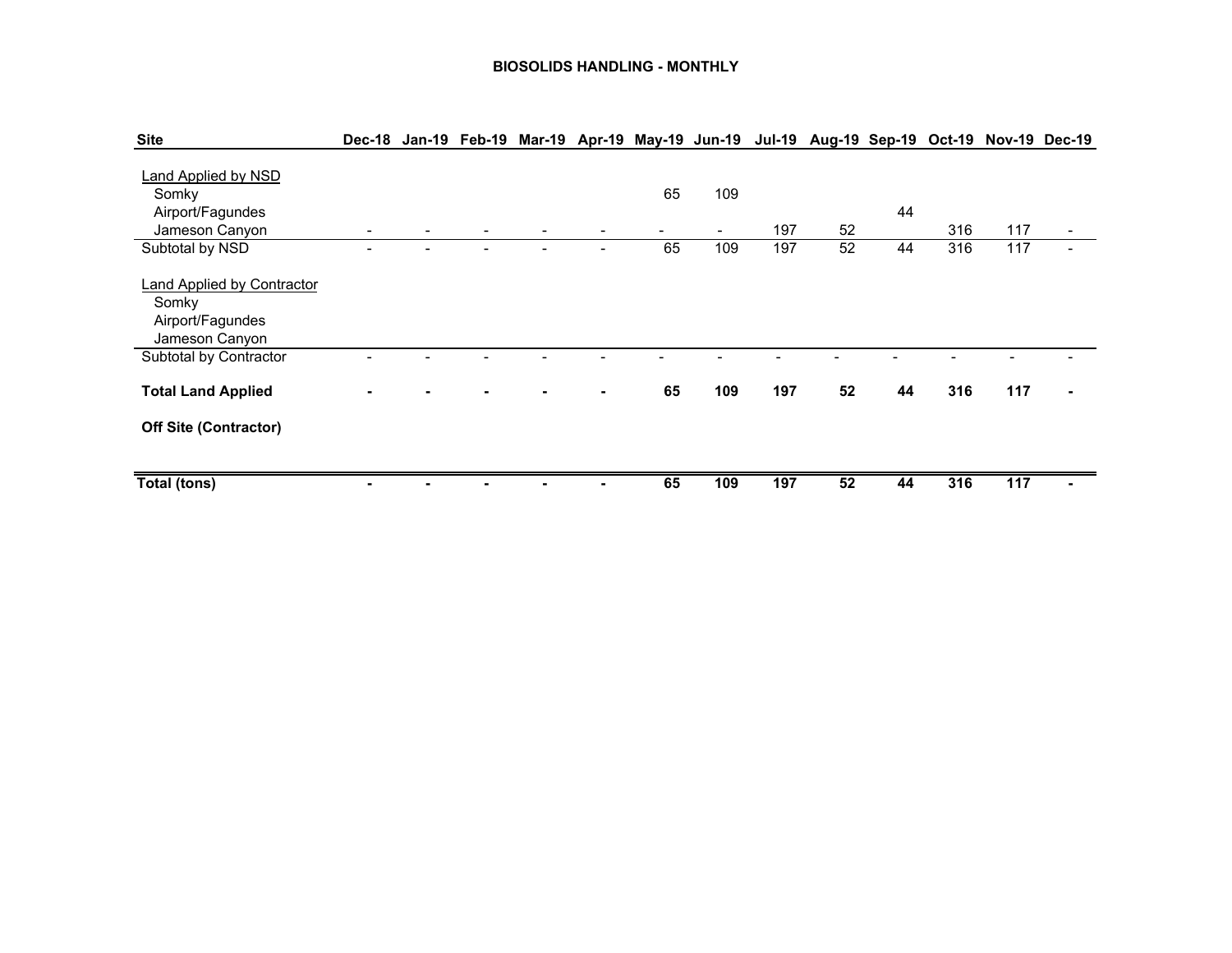#### **COLLECTION SYSTEM MAINTENANCE - MONTHLY**

| <b>CATEGORY</b>                                                                     | Dec-18                             | <b>Jan-19</b>              | Feb-19                  | <b>Mar-19</b>           | Apr-19                  | May-19                  | <b>Jun-19</b>           | <b>Jul-19</b>           | <b>Aug-19</b>              | <b>Sep-19</b>           | <b>Oct-19</b>              | <b>Nov-19</b>            | <b>Dec-19</b>                    |
|-------------------------------------------------------------------------------------|------------------------------------|----------------------------|-------------------------|-------------------------|-------------------------|-------------------------|-------------------------|-------------------------|----------------------------|-------------------------|----------------------------|--------------------------|----------------------------------|
| <b>Plugups</b><br><b>Total Calls</b><br><b>Business Hours</b><br><b>After Hours</b> | 77<br>44<br>33                     | 70<br>47<br>23             | 43<br>39<br>4           | 46<br>21<br>25          | 43<br>23<br>20          | 46<br>28<br>18          | 40<br>31<br>9           | 45<br>33<br>12          | 46<br>30<br>16             | 45<br>36<br>9           | 68<br>51<br>17             | 38<br>28<br>10           | 60<br>37<br>23                   |
| District's<br>Property Owner's                                                      | 28<br>49                           | 24<br>46                   | 15<br>28                | 27<br>20                | 13<br>30                | 10<br>35                | $\overline{7}$<br>32    | 17<br>26                | 12<br>34                   | 10<br>32                | 22<br>43                   | 6<br>32                  | 17<br>42                         |
| <b>Plugged Main Lines</b>                                                           | $\mathbf{1}$                       |                            |                         | 4                       | $\mathbf{1}$            | $\mathbf{1}$            | $\mathbf{1}$            |                         |                            |                         |                            | $\mathbf{1}$             |                                  |
| Run Lateral w/Eel                                                                   | 25                                 | 85                         | 66                      | 77                      | 100                     | 99                      | 126                     | 196                     | 149                        | 115                     | 160                        | 97                       | 104                              |
| <b>Cleaning (feet of sewer)</b><br>Vactor #1<br>Vactor #2<br>Hydro<br>Rodder        | 43,194<br>$\overline{\phantom{a}}$ | 23,544<br>27,335           | 21,454<br>9,420         | 14,808<br>26,687        | 30,224<br>22,691        | 22,498<br>43,466        | 30,232<br>32,180        | 30,283<br>39,800        | 69,780<br>57,405           | 38.969<br>43,059        | 52,711<br>25,762           | 51,764<br>610            | 42,519<br>18,811<br>558          |
| <b>Total (feet)</b>                                                                 | 43,194                             | 50,879                     | 30,875                  | 41,495                  | 52,916                  | 65,964                  | 62,412                  | 70,083                  | ######                     | 82,028                  | 78,473                     | 52,374                   | 61,888                           |
| <b>Cleaning Days</b><br>Vactor #1<br>Vactor #2<br>Hydro<br>Rodder                   | 19<br>19                           | 20<br>13<br>$\overline{7}$ | 16<br>10<br>6           | 21<br>6<br>15           | 21<br>13<br>8           | 29<br>10<br>19          | 27<br>12<br>15          | 28<br>12<br>16          | 39<br>18<br>21             | 33<br>18<br>15          | 28<br>20<br>8              | 19<br>18<br>$\mathbf{1}$ | 29<br>17<br>10<br>$\overline{2}$ |
| Feet/day<br>Vactor #1<br>Vactor #2<br>Hydro<br>Rodder                               | 2,250<br>2,250                     | 2,550<br>1,800<br>3,900    | 1,950<br>2,150<br>1,550 | 2,000<br>2,450<br>1,800 | 2,500<br>2,300<br>2,850 | 2,250<br>2,250<br>2,300 | 2,300<br>2,500<br>2,150 | 2,500<br>2,500<br>2,500 | 3,250<br>3,900<br>2,750    | 2,500<br>2,150<br>2,850 | 2,800<br>2,650<br>3,200    | 2,750<br>2,900<br>600    | 2,150<br>2,500<br>1,900<br>300   |
| <b>Video Inspections</b><br>Mains (feet)<br>Laterals (each)                         | 12,509<br>138                      | 14,335<br>175              | 5,812<br>133            | 13,050<br>144           | 15,089<br>204           | 24,716<br>173           | 23,914<br>177           | 32,551<br>254           | 40,819<br>214              | 22,837<br>190           | 17,404<br>247              | 10,825<br>165            | -<br>182                         |
| <b>Construction (each)</b><br>Cleanouts<br>Laterals<br>Mains<br>Manholes<br>Other   | 1<br>15                            | 18<br>6                    | 3<br>3                  | 17<br>3<br>1<br>1       | 15<br>$\overline{4}$    | 12<br>13                | 24<br>12                | 15<br>14                | 17<br>16<br>$\overline{c}$ | 15<br>16                | 20<br>10<br>$\overline{2}$ | 10<br>9                  | 4<br>10                          |
| <b>USA Markings</b><br>Regular (w/in 2 days)<br>Emergency (w/in 2 hours)            | 159<br>12                          | 171<br>24                  | 224<br>15               | 338<br>22               | 327<br>20               | 338<br>20               | 292<br>24               | 378<br>21               | 363<br>28                  | 331<br>23               | 332<br>21                  | 224<br>$\overline{7}$    | 290<br>21                        |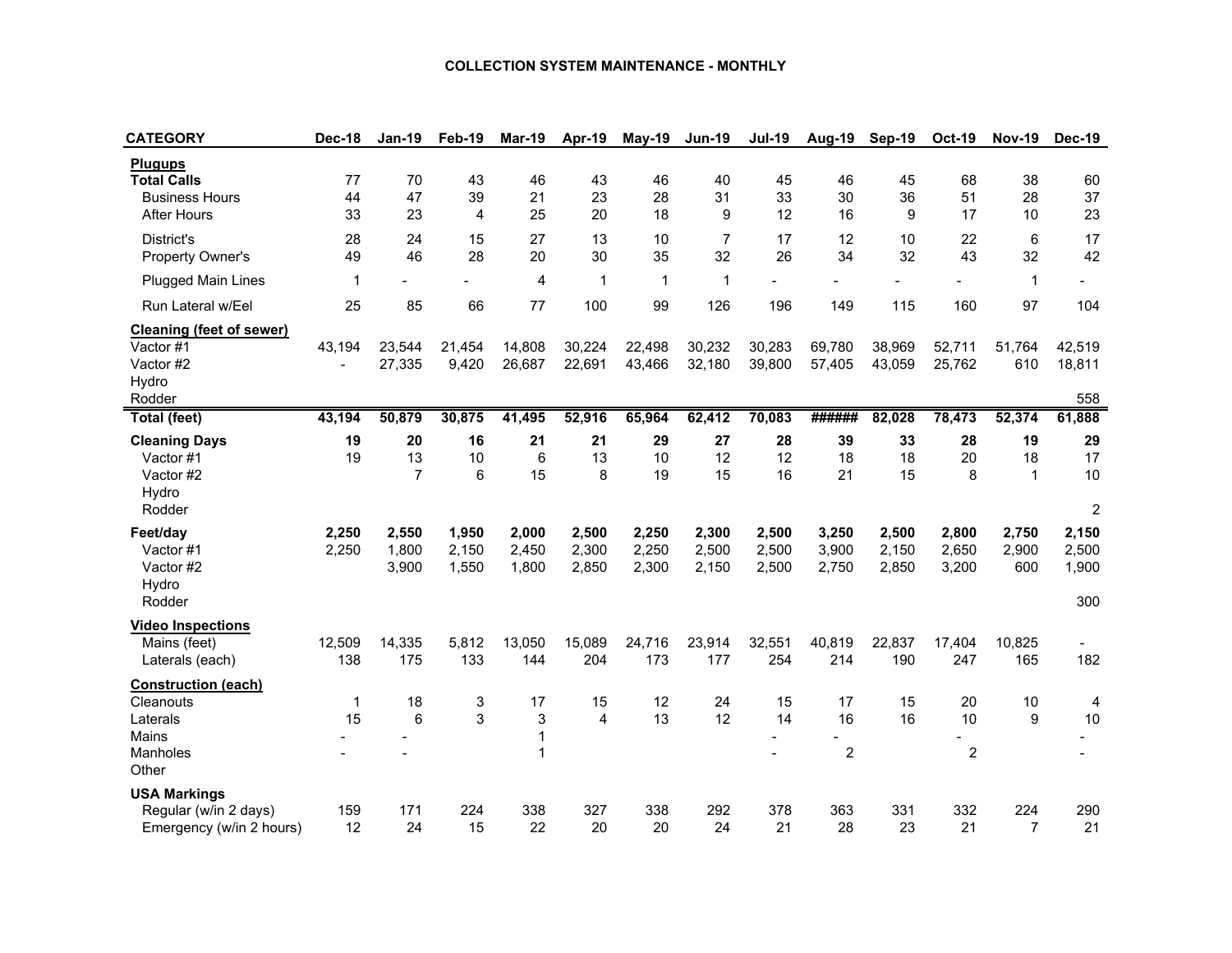| <b>CATEGORY</b>                | Units          | Dec-18    | Jan-19         | Feb-19                   |                          |                | Mar-19 Apr-19 May-19     | Jun-19                   | Jul-19                   |                          | Aug-19 Sep-19            | Oct-19                   | <b>Nov-19 Dec-19</b> |        |
|--------------------------------|----------------|-----------|----------------|--------------------------|--------------------------|----------------|--------------------------|--------------------------|--------------------------|--------------------------|--------------------------|--------------------------|----------------------|--------|
| <b>FLOWS</b>                   |                | 31        | 31             | 28                       | 31                       | 30             | 31                       | 30                       | 31                       | 31                       | 30                       | 31                       | 30                   | 31     |
| Influent                       | <b>MG</b>      | 257.6     | 407.2          | 542.7                    | 465.3                    | 261.4          | 275.4                    | 213.6                    | 199.3                    | 192.5                    | 182.1                    | 181.6                    | 177.6                | 281.6  |
| <b>Average Day</b>             | <b>MGD</b>     | 8.3       | 13.1           | 19.4                     | 15.0                     | 8.7            | 8.9                      | 7.1                      | 6.4                      | 6.2                      | 6.3                      | 5.9                      | 5.9                  | 9.1    |
| Maximum Day                    | Date           | 1-Dec     | 17-Jan         | 14-Feb                   | 6-Mar                    | 1-Apr          | 19-May                   | 1-Jun                    | $2 -$ Jul                | 29-Aug                   | 2-Sep                    | 29-Oct                   | 27-Nov               | 7-Dec  |
| Maximum Day Flow               | MG             | 12.6      | 31.7           | 44.8                     | 26.3                     | 11.7           | 17.2                     | 8.0                      | 6.7                      | 6.3                      | 6.3                      | 6.1                      | 7.1                  | 13.7   |
| Minimum Day                    | Date           | $13$ -Dec | 3-Jan          | 1-Feb                    | 19-Mar                   | 30-Apr         | 14-May                   | 27-Jun                   | $24$ -Jul                | 6-Jan                    | 24-Sep                   | 10-Oct                   | 1-Nov                | 17-Dec |
| Minimum Day Flow               | <b>MG</b>      | 6.6       | 7.0            | 8.8                      | 9.7                      | 7.4            | 6.8                      | 6.6                      | 6.2                      | 6.0                      | 5.9                      | 5.5                      | 5.7                  | 7.1    |
| <b>Effluent</b>                | <b>MG</b>      | 384.2     | 497.1          | 507.1                    | 618.1                    | 455.7          | 55.5                     | 108.7                    | 128.8                    | 167.8                    | 123.5                    | 78.4                     | 309.4                | 349.4  |
| <b>River Discharge</b>         | <b>MG</b>      | 378.9     | 491.6          | 507.1                    | 618.1                    | 424.4          | $\omega$                 | $\sim$                   | $\sim$                   | $\blacksquare$           |                          | $\sim$                   | 265.0                | 323.2  |
| Recycled Flow                  | <b>MG</b>      | 5.2       | 5.5            | $\blacksquare$           | 8.5                      | 25.4           | 55.5                     | 108.7                    | 128.8                    | 167.8                    | 123.5                    | 78.4                     | 44.6                 | 21.2   |
| <b>BIOSOLIDS</b>               | <b>Tons</b>    | 767       | 700            | 451                      | 413                      | 575            | 493                      | 506                      | 624                      | 830                      | 714                      | 750                      | 762                  | 769    |
| Wet Tons Generated from Pond   | Tons           |           |                |                          |                          |                |                          |                          |                          |                          |                          |                          |                      |        |
| Wet Tons Generated from Plant  | Tons           | 767       | 700            | 451                      | 413                      | 575            | 493                      | 506                      | 624                      | 830                      | 714                      | 750                      | 762                  | 769    |
| % Solids Liquid                | %              |           |                |                          |                          |                |                          |                          |                          |                          |                          |                          |                      |        |
| % Solids Cake                  | %              |           |                |                          |                          |                |                          |                          |                          |                          |                          |                          |                      |        |
| % Solids Land Application      | %              |           |                |                          |                          |                |                          |                          |                          |                          |                          |                          |                      |        |
| <b>Wet Tons Hauled Offsite</b> | <b>Tons</b>    |           |                |                          |                          |                |                          |                          |                          |                          |                          |                          |                      |        |
| <b>POLYMER USE</b>             | <b>Gallons</b> | 1,155     | 868            | 1.046                    | 4,557                    | 7,851          | 5,053                    | 5,921                    | 3,745                    | 3,153                    | 3,038                    | 3,499                    | #####                | 4,681  |
| <b>Pond Pre-Flocculators</b>   | Gallons        |           | $\overline{a}$ | ۰                        | 2.668                    | 4.704          | 288                      | 224                      | 494                      | 326                      | 257                      | 540                      | 6.311                | 2,114  |
| <b>Flocculator Polymer 1</b>   | Gallons        |           |                |                          | $\overline{\phantom{a}}$ | $\blacksquare$ | $\overline{\phantom{a}}$ | $\overline{\phantom{a}}$ | $\overline{\phantom{a}}$ | $\overline{\phantom{a}}$ | $\overline{\phantom{a}}$ | $\overline{\phantom{0}}$ |                      |        |
| <b>Flocculator Polymer 2</b>   | Gallons        | 294       |                | $\overline{\phantom{a}}$ | 974                      | 755            | 79                       |                          | 119                      | 61                       | 86                       | 203                      | 427                  | 382    |
| <b>Filter Polymer 1</b>        | Gallons        |           | 178            | 404                      | 460                      | 1.584          | 4,100                    | 5,102                    | 2,499                    | 1,963                    | 1.832                    | 1.841                    | 4.401                | 1,378  |
| Filter Polymer 2               | Gallons        |           |                | $\blacksquare$           | $\overline{\phantom{a}}$ |                |                          |                          |                          |                          |                          |                          |                      |        |
| <b>Belt Presses</b>            | Gallons        | 788       | 690            | 642                      | 455                      | 808            | 586                      | 595                      | 633                      | 803                      | 863                      | 915                      | 641                  | 807    |
| <b>ENERGY</b>                  |                |           |                |                          |                          |                |                          |                          |                          |                          |                          |                          |                      |        |
| <b>Total Electricity Used</b>  | <b>MWH</b>     | 684       | 663            | 670                      | 864                      | 840            | 779                      | 827                      | 842                      | 898                      | 859                      | 789                      | 778                  | 821    |
| <b>Purchased from PGE</b>      | <b>MWH</b>     | 342       | 353            | 374                      | 504                      | 423            | 317                      | 346                      | 358                      | 429                      | 431                      | 423                      | 433                  | 485    |
| Produced from Co-Gen           | <b>MWH</b>     | 265       | 235            | 207                      | 215                      | 244            | 284                      | 270                      | 267                      | 269                      | 257                      | 225                      | 247                  | 274    |
| <b>Percent Produced</b>        | %              | 39%       | 35%            | 31%                      | 25%                      | 29%            | 36%                      | 33%                      | 32%                      | 30%                      | 35%                      | 29%                      | 32%                  | 33%    |
| <b>Purchased from Solar</b>    | <b>MWH</b>     | 77        | 75             | 89                       | 145                      | 173            | 178                      | 211                      | 217                      | 200                      | 171                      | 141                      | 98                   | 62     |
| <b>Percent Produced</b>        |                | 11%       | 11%            | 13%                      | 17%                      | 21%            | 23%                      | 25%                      | 26%                      | 22%                      | 20%                      | 18%                      | 37%                  | 8%     |
| <b>Purchased Natural Gas</b>   | Therms         | 1,560     | 2.147          | 1.789                    | 2.299                    | 1,558          | 1,475                    | 1,448                    | 1,727                    | 1,979                    | 1,563                    | 1,471                    | 2,602                | 3,876  |
| Methane Flared Off             | <b>KSCF</b>    | 266       | 34             | $\overline{7}$           | 14                       | 130            | 164                      | 324                      | 282                      | 251                      | 126                      | 220                      | 214                  | 593    |
| <b>Stand By Calls</b>          | #              | 55        | 71             | 75                       | 52                       | 26             | 80                       | 67                       | 64                       | 50                       | 50                       | 59                       | 88                   | 66     |
| <b>Violations</b>              | #              |           |                |                          |                          |                |                          |                          |                          |                          |                          |                          |                      |        |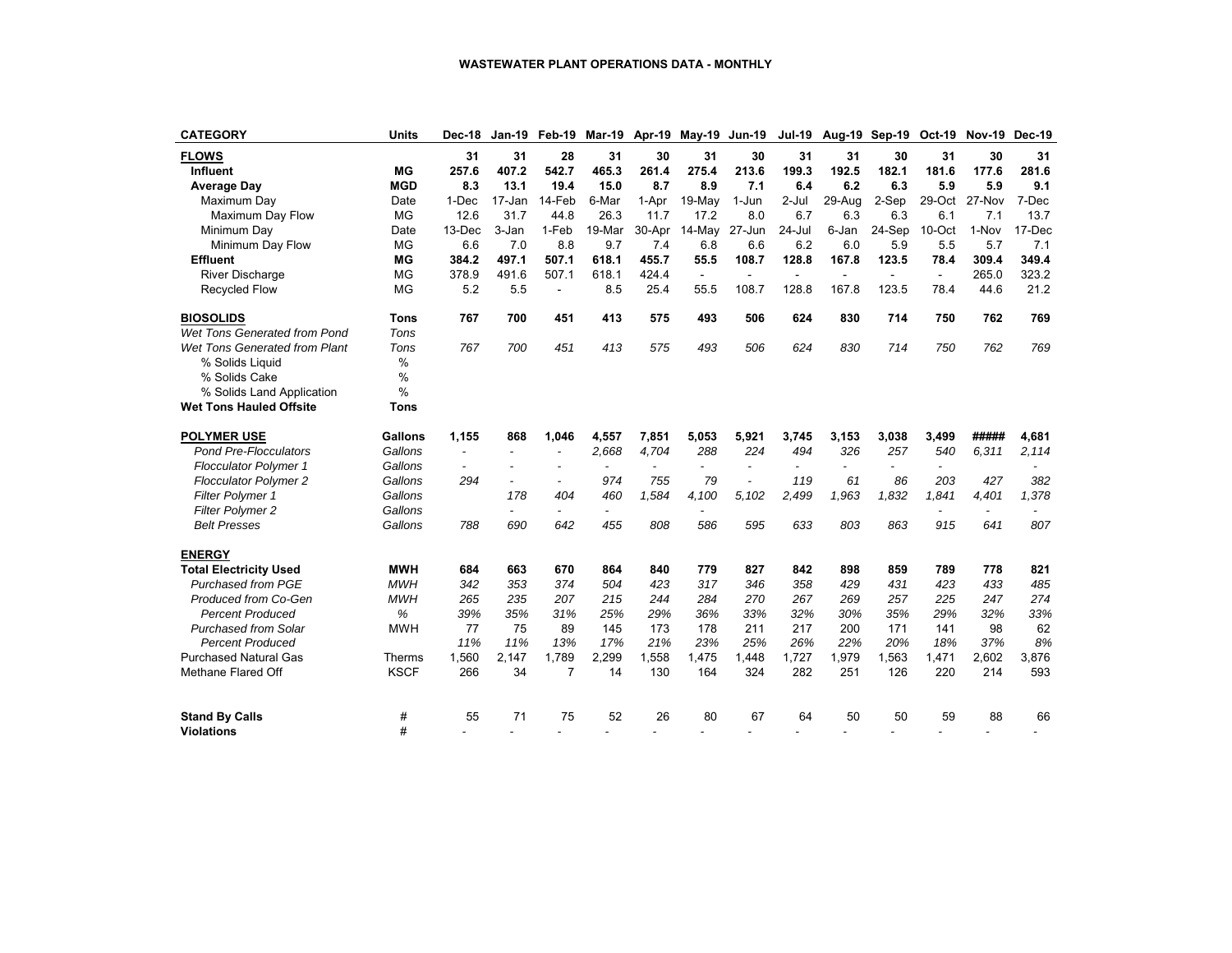#### **WASTEWATER PLANT MAINTENANCE and LABORATORY DATA - MONTHLY**

| <b>CATEGORY</b>                  |                 |                 |                 |                 |                 | Dec-18 Jan-19 Feb-19 Mar-19 Apr-19 May-19 Jun-19 Jul-19 Aug-19 Sep-19 Oct-19 Nov-19 Dec-19 |                 |                 |                 |                         |                 |                 |                 |
|----------------------------------|-----------------|-----------------|-----------------|-----------------|-----------------|--------------------------------------------------------------------------------------------|-----------------|-----------------|-----------------|-------------------------|-----------------|-----------------|-----------------|
|                                  |                 |                 |                 |                 |                 |                                                                                            |                 |                 |                 |                         |                 |                 |                 |
| <b>Scheduled</b>                 |                 |                 |                 |                 |                 |                                                                                            |                 |                 |                 |                         |                 |                 |                 |
| Old                              | 10              | 6               | 5               | 11              | 10              | 15                                                                                         | 25              | 31              | $\overline{7}$  | 7                       | 8               | 17              | 24              |
| <b>New</b>                       | 97              | 100             | 82              | 92              | 109             | 89                                                                                         | 95              | 96              | 85              | 94                      | 106             | 89              | 87              |
| Completed                        | 101             | 101             | 76              | 93              | 104             | 79                                                                                         | 89              | 120             | 85              | 93                      | 97              | 82              | 88              |
| <b>New Balance</b>               | 6               | 5               | $\overline{11}$ | 10              | 15              | $\overline{25}$                                                                            | 31              | $\overline{7}$  | $\overline{7}$  | $\overline{\mathbf{8}}$ | 17              | $\overline{24}$ | $\overline{23}$ |
|                                  |                 |                 |                 |                 |                 |                                                                                            |                 |                 |                 |                         |                 |                 |                 |
|                                  |                 |                 |                 |                 |                 |                                                                                            |                 |                 |                 |                         |                 |                 |                 |
| Unscheduled                      |                 |                 |                 |                 |                 |                                                                                            |                 |                 |                 |                         |                 |                 |                 |
| Old                              | 30              | 24              | 23              | 23              | 23              | 22                                                                                         | 21              | 18              | 22              | 21                      | 21              | 24              | 20              |
| <b>New</b>                       | 13              | 19              | 12              | 20              | 15              | 31                                                                                         | 17              | 32              | 28              | 20                      | 39              | 24              | 29              |
| Completed                        | 19              | 20              | 12              | 20              | 16              | 32                                                                                         | 20              | 28              | 29              | 20                      | 36              | 28              | 28              |
| <b>New Balance</b>               | $\overline{24}$ | $\overline{23}$ | $\overline{23}$ | $\overline{23}$ | $\overline{22}$ | $\overline{21}$                                                                            | $\overline{18}$ | $\overline{22}$ | $\overline{21}$ | $\overline{21}$         | 24              | 20              | $\overline{21}$ |
|                                  |                 |                 |                 |                 |                 |                                                                                            |                 |                 |                 |                         |                 |                 |                 |
|                                  |                 |                 |                 |                 |                 |                                                                                            |                 |                 |                 |                         |                 |                 |                 |
| <b>Total Work Orders</b>         |                 |                 |                 |                 |                 |                                                                                            |                 |                 |                 |                         |                 |                 |                 |
| Old                              | 40              | 30              | 28              | 34              | 33              | 120                                                                                        | 46              | 49              | 29              | 28                      | 29              | 41              | 44              |
| <b>New</b>                       | 110             | 119             | 94              | 112             | 124             | 11                                                                                         | 112             | 128             | 113             | 114                     | 145             | 113             | 116             |
| Completed                        | 120             | 120             | 88              | 112             | 120             | 46                                                                                         | 109             | 150             | 113             | 113                     | 133             | 110             | 116             |
| <b>New Balance</b>               | 30              | $\overline{28}$ | $\overline{34}$ | 33              | $\overline{37}$ | 46                                                                                         | 49              | $\overline{29}$ | $\overline{28}$ | $\overline{29}$         | $\overline{41}$ | 44              | 44              |
|                                  |                 |                 |                 |                 |                 |                                                                                            |                 |                 |                 |                         |                 |                 |                 |
|                                  |                 |                 |                 |                 |                 |                                                                                            |                 |                 |                 |                         |                 |                 |                 |
|                                  |                 |                 |                 |                 |                 |                                                                                            |                 |                 |                 |                         |                 |                 |                 |
| <b>LAB ANALYSES</b>              |                 |                 |                 |                 |                 |                                                                                            |                 |                 |                 |                         |                 |                 |                 |
| <b>Sample Type</b>               |                 |                 |                 |                 |                 |                                                                                            |                 |                 |                 |                         |                 |                 |                 |
| Regulatory                       | 175             | 169             | 117             | 164             | 155             | 190                                                                                        | 138             | 129             | 149             | 142                     | 147             | 240             | 176             |
| Process Control                  | 1,087           | 1,155           | 1,111           | 1,199           | 1,195           | 760                                                                                        | 770             | 869             | 838             | 818                     | 893             | 1,010           | 1,072           |
| <b>Special Request</b>           | 2               |                 | 8               | 2               |                 | 1                                                                                          | 15              | 1               | 22              | 26                      | 46              | 38              | 16              |
| <b>Quality Control/Assurance</b> | 705             | 776             | 639             | 754             | 1,447           | 812                                                                                        | 539             | 632             | 600             | 607                     | 774             | 957             | 839             |
|                                  |                 |                 |                 |                 |                 |                                                                                            |                 |                 |                 |                         |                 |                 |                 |
| <b>TOTAL</b>                     | 1,969           | 2,100           | 1,875           | 2,119           | 2,797           | 1,763                                                                                      | 1,462           | 1,631           | 1,609           | 1,593                   | 1,860           | 2,245           | 2,103           |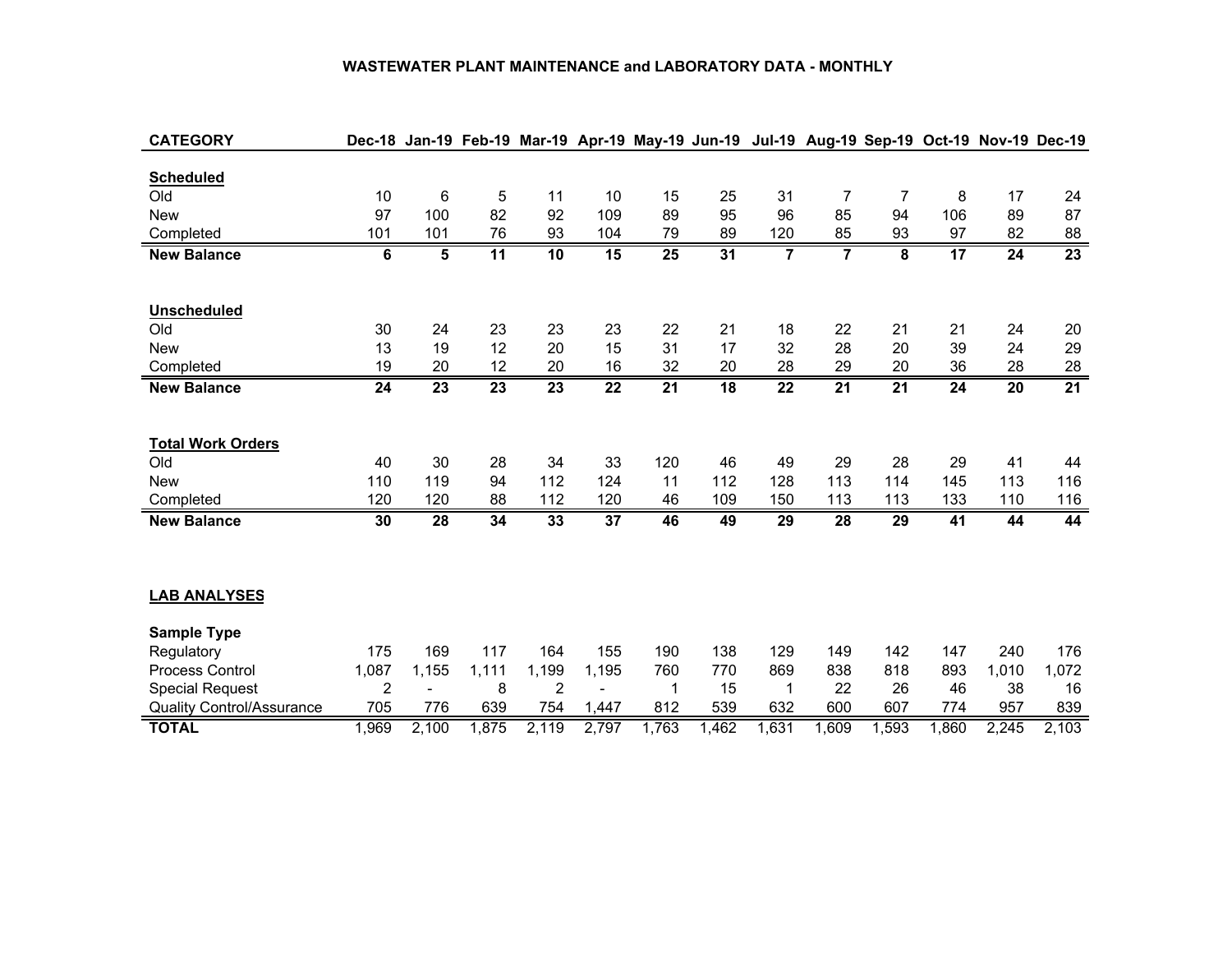#### **Summary of NSD Capital Project Status through 12-31-19**

| Proj  |                                                    | FY 19/20      | FY 18/19          |       | <b>Final FY 19/20</b> |                          | <b>Costs Paid</b>        | <b>Budget</b> | % Budget            |
|-------|----------------------------------------------------|---------------|-------------------|-------|-----------------------|--------------------------|--------------------------|---------------|---------------------|
| #     | Description                                        | <b>Budget</b> | <b>Carryovers</b> | Adj.  | <b>Budget</b>         | Encumbrance              | to Date                  | Remaining     | <b>Expended</b>     |
|       | <b>COLLECTION SYSTEM - PROJECTS</b>                |               |                   |       |                       |                          |                          |               |                     |
| 13701 | Main Line Sewer Rehabilitation                     | 60,000        |                   |       | 60,000                |                          | 3,548                    | 56,452        | 6%                  |
| 13702 | Manhole Raising/Rehabilitation                     | 332,600       |                   |       | 332,600               | 212,850                  | 14,993                   | 104,757       | 5%                  |
| 13703 | Lateral Replacement/Rehabilitation                 | 110,000       |                   |       | 110,000               | 192                      | 84,047                   | 25,760        | 76%                 |
| 13704 | Cleanouts Installation/Rehabilitation              | 107,000       |                   |       | 107,000               |                          | 24,469                   | 82,531        | 23%                 |
| 13705 | Inflow & Infiltration (I&I) Reduction Program      | 221,700       |                   |       | 221,700               | 167,688                  | 10,940                   | 43,072        | 5%                  |
| 14703 | Browns Valley Rd & First St                        | 7,000,000     |                   |       | 7,000,000             |                          | 5,606                    | 6,994,394     | $0\%$               |
| 17704 | Infltrtn Rehab - SSMH/PL (CI-)                     |               | 25,500            |       | 25,500                |                          |                          | 25,500        | $\sim$              |
| 18701 | <b>I&amp;I Smoke Testing</b>                       | 150,000       |                   |       | 150,000               | 14,266                   | 28,485                   | 107,249       | 19%                 |
| 18702 | Collection System Asset Management Software        |               | 443,550           |       | 443,550               | 282,075                  | 114,784                  | 46,691        | 26%                 |
| 18703 | Upper Lateral Rehab - Basin L (Pilot) #3           | 166,300       | 3,200             |       | 169,500               | (0)                      | 63,156                   | 106,344       | 37%                 |
|       | 18706 Sewer System Inflow/Infiltration 2019        | 3,538,100     | 313,850           |       | 3,851,950             | 431,194                  | 2,146,707                | 1,274,049     | 56%                 |
|       | 19701 66-inch Trunk Rehabilitation (Kaiser to IPS) | 4,000,000     | 450,000           |       | 4,450,000             | 308,034                  | 144,555                  | 3,997,411     | $3%$                |
|       | 19703 2020 Collection System Rehabilitation        | 3,169,600     | 9,800             |       | 3,179,400             |                          | 33,401                   | 3,145,999     | 1%                  |
| 19727 | Collection System Master Plan                      | 1,071,200     | 632,350           |       | 1,703,550             | 265,049                  | 260,060                  | 1,178,441     | 15%                 |
| 20701 | Upper Lateral Rehab - Pilot #5                     | 5,000         |                   |       | 5,000                 |                          | 50                       | 4,950         | 1%                  |
| 20702 | Manhole Rehabilitation                             | 250,000       |                   |       | 250,000               | 182,120                  | 2,693                    | 65,187        | 1%                  |
| 20703 | 2021 Collection System Rehabilitation              | 20,000        |                   |       | 20,000                |                          | $\blacksquare$           | 20,000        | $\Delta \sim 10$    |
|       |                                                    |               |                   |       |                       |                          |                          |               |                     |
|       | <b>COLLECTION SYSTEM - EQUIPMENT</b>               |               |                   |       |                       |                          |                          |               |                     |
| 20704 | Locatable Mini-Camera #3 Replacement               | 11,900        |                   | (200) | 11,700                | $\overline{\phantom{a}}$ | 9,382                    | 2,318         | 80%                 |
|       | 20705 Eel Replacement #2                           | 5,900         |                   | 200   | 6,100                 | $\blacksquare$           | 5,688                    | 412           | 93%                 |
|       |                                                    |               |                   |       |                       |                          |                          |               |                     |
|       | <b>COLLECTION SYSTEM - LIFT STATIONS</b>           |               |                   |       |                       |                          |                          |               |                     |
| 17711 | West Napa PS - Rehab                               | 5,500,000     |                   |       | 5,500,000             | 50,067                   | 190,692                  | 5,259,241     | 3%                  |
| 19705 | Stonecrest PS Pump Rebuild                         |               | 40,100            |       | 40,100                | 9,840                    | 15,266                   | 14,994        | 38%                 |
|       |                                                    |               |                   |       |                       |                          |                          |               |                     |
|       | <b>TREATMENT - PROJECTS</b>                        |               |                   |       |                       |                          |                          |               |                     |
| 13745 | Pond 1 Dredge                                      | 2,100,000     | 237,150           |       | 2,337,150             | 6,892                    | 39,874                   | 2,290,384     | 2%                  |
| 18736 | Treatment Plant Project 2018                       |               | 15,000            |       | 15,000                | 10,901                   | 139                      | 3,961         | 1%                  |
| 18740 | Treatment Plant Project 2019                       | 600,000       | 672,700           |       | 1,272,700             | 173,126                  | 1,068,596                | 30,978        | 84%                 |
| 19717 | WWTP MP - Pond Transfer Structures 2 to 3          |               | 259,700           |       | 259,700               | $\overline{a}$           | 12,800                   | 246,900       | 5%                  |
| 20706 | <b>WWTP Master Plan</b>                            | 5,000         |                   |       | 5,000                 | $\sim$                   | $\overline{\phantom{a}}$ | 5,000         | $\mathcal{L}^{\pm}$ |
| 20707 | Pond Levee Repair                                  | 100,000       |                   |       | 100,000               | $\overline{\phantom{a}}$ | 208                      | 99,792        | 0%                  |
| 20708 | 2020 Treatment Plant Improvements Project          | 1,500,000     |                   |       | 1,500,000             | 78,020                   | 23,146                   | 1,398,833     | 2%                  |
|       |                                                    |               |                   |       |                       |                          |                          |               |                     |
|       |                                                    |               |                   |       |                       |                          |                          |               |                     |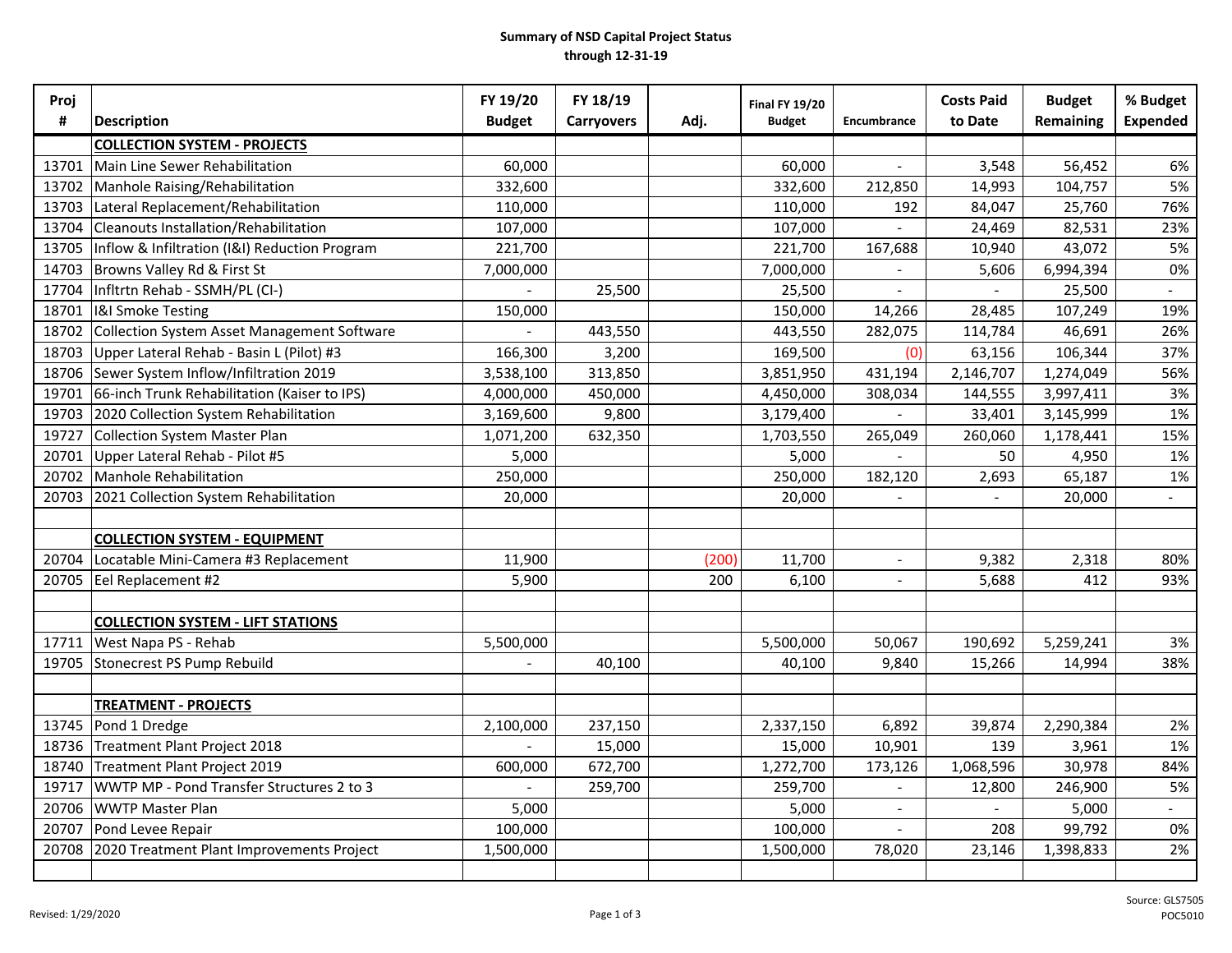#### **Summary of NSD Capital Project Status through 12-31-19**

| Proj<br># | <b>Description</b>                                  | FY 19/20<br><b>Budget</b> | FY 18/19<br><b>Carryovers</b> | Adj. | <b>Final FY 19/20</b><br><b>Budget</b> | Encumbrance              | <b>Costs Paid</b><br>to Date | <b>Budget</b><br>Remaining | % Budget<br><b>Expended</b> |
|-----------|-----------------------------------------------------|---------------------------|-------------------------------|------|----------------------------------------|--------------------------|------------------------------|----------------------------|-----------------------------|
|           | <b>TREATMENT - EQUIPMENT</b>                        |                           |                               |      |                                        |                          |                              |                            |                             |
| 13735     | Dual Fuel Boiler Burner                             |                           | 121,550                       |      | 121,550                                | 32,908                   | 65,815                       | 22,828                     | 54%                         |
| 15707     | Main - DAFT Overflow Pumps (2) Cornell              | 11,900                    |                               |      | 11,900                                 |                          |                              | 11,900                     |                             |
| 15711     | Rotork Actuator Replacement                         |                           | 7,600                         |      | 7,600                                  | $\overline{a}$           |                              | 7,600                      | $\sim$                      |
| 16712     | Main - Primary Clarifier Mech/Struct Rehabilitation | 814,000                   | 152,300                       |      | 966,300                                | 109,187                  | 46,090                       | 811,023                    | 5%                          |
| 17715     | Turbidimeters (7) Tertiary Rplcmnts                 |                           | 16,000                        |      | 16,000                                 |                          |                              | 16,000                     | $\sim$                      |
| 17726     | Headworks Equipment Rehab/Replacment                | 1,000,000                 | 667,600                       |      | 1,667,600                              | 295,037                  | 1,267,538                    | 105,024                    | 76%                         |
| 18711     | 3W Strainer                                         |                           | 24,350                        |      | 24,350                                 | $\overline{\phantom{a}}$ |                              | 24,350                     | $\sim$                      |
| 18715     | Muffle Furnace - Replacement                        |                           | 5,000                         |      | 5,000                                  | $\overline{\phantom{a}}$ | 4,321                        | 679                        | 86%                         |
| 18716     | <b>Rotork Actuator Replacement</b>                  |                           | 6,400                         |      | 6,400                                  | $\overline{\phantom{a}}$ |                              | 6,400                      | $\equiv$                    |
| 18719     | Filter Flow Control - Rotork Valves                 |                           | 9,900                         |      | 9,900                                  | $\sim$                   | $\overline{\phantom{a}}$     | 9,900                      | $\sim$                      |
| 18720     | Neuros Blowers Rebuild                              |                           | 64,300                        |      | 64,300                                 | $\sim$                   | $\overline{\phantom{a}}$     | 64,300                     | $\sim$                      |
| 18722     | <b>FOG Station Water Heater</b>                     | 20,000                    | 5,000                         |      | 25,000                                 | $\overline{\phantom{a}}$ |                              | 25,000                     | $\sim$                      |
| 19706     | WWTP MP - 3W System Improvements Phase 2            |                           | 295,600                       |      | 295,600                                | $\overline{\phantom{a}}$ | 110                          | 295,490                    | 0%                          |
| 19708     | Main - Rotork Actuator Replacement                  |                           | 95,000                        |      | 95,000                                 | $\blacksquare$           | 19,115                       | 75,885                     | 20%                         |
| 19709     | Main - Polymer Tank (3) Replacement                 |                           | 10,000                        |      | 10,000                                 | $\blacksquare$           |                              | 10,000                     |                             |
| 19710     | Main - 12kV Redundant Line                          |                           | 119,150                       |      | 119,150                                |                          | 702                          | 118,448                    | 1%                          |
| 19712     | Main - Utility Generator Power Transition           |                           | 35,000                        |      | 35,000                                 | $\overline{\phantom{a}}$ | $\blacksquare$               | 35,000                     | $\omega$                    |
| 19713     | Main - Cogen Hot Water to FOG Pad                   |                           | 50,000                        |      | 50,000                                 | $\overline{\phantom{a}}$ | $\overline{\phantom{a}}$     | 50,000                     | $\sim$                      |
| 19715     | Main - ARV Replacement                              | 31,100                    |                               |      | 31,100                                 | $\overline{\phantom{a}}$ |                              | 31,100                     | $\sim$                      |
| 20709     | Main - AB Caustic Pumps & Enclosure                 | 85,700                    |                               |      | 85,700                                 | 13,071                   | 16,630                       | 55,999                     | 19%                         |
| 20710     | Main - Septage Pump & Motor Replacement             | 28,700                    |                               |      | 28,700                                 | $\overline{a}$           | $\overline{\phantom{0}}$     | 28,700                     | $\sim$                      |
| 20711     | Main - Marsh-to-Pond Pump Station Upgrade           | 88,700                    |                               |      | 88,700                                 | $\blacksquare$           | $\blacksquare$               | 88,700                     | $\sim$                      |
| 20712     | Main - Grit Pump Rebuild                            | 60,000                    |                               |      | 60,000                                 | 20,403                   | 5,310                        | 34,287                     | 9%                          |
| 20713     | Main - Elevator Control Update                      | 400,000                   |                               |      | 400,000                                |                          | $\qquad \qquad -$            | 400,000                    | $\mathcal{L}_{\mathcal{A}}$ |
| 20714     | Main - Flare Rebuild                                | 50,000                    |                               |      | 50,000                                 | $\overline{a}$           | $\overline{\phantom{a}}$     | 50,000                     | $\omega$                    |
| 20715     | Main - Concrete Pipe Chase Covers                   | 80,000                    |                               |      | 80,000                                 | $\sim$                   | $\overline{a}$               | 80,000                     | $\sim$                      |
| 20716     | Plant Door Replacement - Phase 1                    | 22,200                    |                               |      | 22,200                                 | $\blacksquare$           | $\overline{\phantom{0}}$     | 22,200                     | $\sim$                      |
| 20717     | Vehicle 163 - Ford Ranger (Replace w/ F-150)        | 33,300                    |                               |      | 33,300                                 | 30,502                   |                              | 2,798                      | $\sim$                      |
| 20718     | Vehicle 162 - Ford F-250 Diesel                     | 43,600                    |                               |      | 43,600                                 | $\overline{a}$           | 41,122                       | 2,478                      | 94%                         |
| 20719     | Vehicle 206 - Forklift TH103 (Telehandler)          | 103,100                   |                               |      | 103,100                                |                          |                              | 103,100                    |                             |
|           |                                                     |                           |                               |      |                                        |                          |                              |                            |                             |
|           | <b>LAB - EQUIPMENT</b>                              |                           |                               |      |                                        |                          |                              |                            |                             |
| 20720     | Lab - Sampler 4700 Replacement (2)                  | 20,000                    |                               |      | 20,000                                 |                          | 14,596                       | 5,404                      | 73%                         |
|           |                                                     |                           |                               |      |                                        |                          |                              |                            |                             |
|           | <b>SCADA</b>                                        |                           |                               |      |                                        |                          |                              |                            |                             |